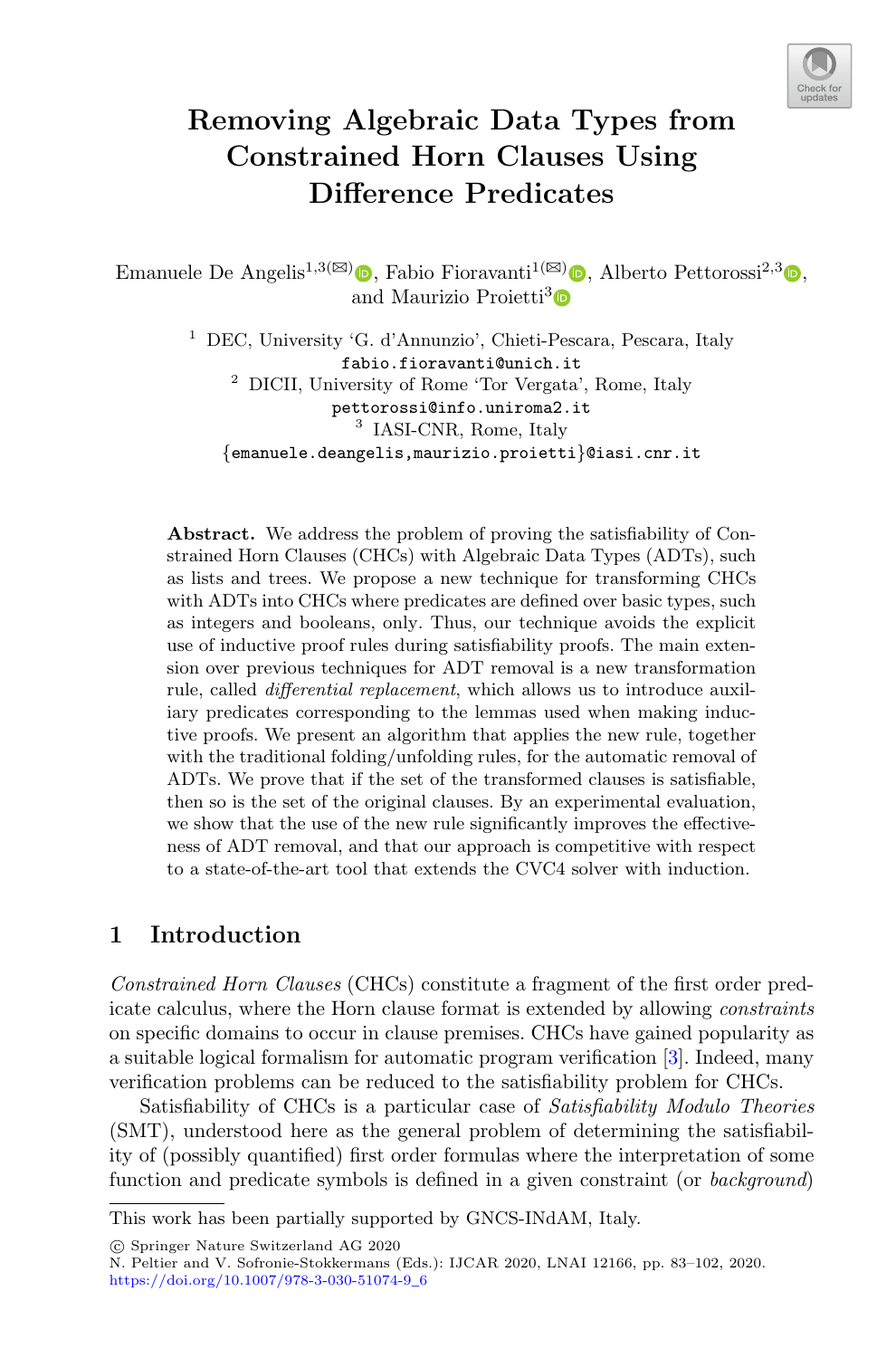theory [\[2](#page-16-0)]. Recent advances in the field have led to the development of a number of very powerful SMT (and, in particular, CHC) *solvers*, which aim at solving satisfiability problems with respect to a large variety of constraint theories. Among SMT solvers, we would like to mention CVC4 [\[1](#page-16-1)], MathSAT [\[5\]](#page-17-1), and Z3 [\[14\]](#page-17-2), and among solvers with specialized engines for CHCs, we recall Eldarica [\[22\]](#page-18-0), HSF [\[20\]](#page-18-1), RAHFT [\[26\]](#page-18-2), and Spacer [\[29\]](#page-18-3).

Even if SMT algorithms for unrestricted first order formulas suffer from incompleteness limitations due to general undecidability results, most of the above mentioned tools work well in practice when acting on constraint theories, such as Booleans, Uninterpreted Function Symbols, Linear Integer or Real Arithmetic, Bit Vectors, and Arrays. However, when formulas contain universally quantified variables ranging over inductively defined *algebraic data types* (ADTs), such as lists and trees, then the SMT/CHC solvers often show a very poor performance, as they do not incorporate induction principles relative to the ADT in use.

To mitigate this difficulty, some SMT/CHC solvers have been enhanced by incorporating appropriate induction principles [\[38,](#page-19-0)[43](#page-19-1)[,44](#page-19-2)], similarly to what has been done in automated theorem provers [\[4\]](#page-17-3). The most creative step which is needed when extending SMT solving with induction, is the generation of the auxiliary lemmas that are required for proving the main conjecture.

An alternative approach, proposed in the context of CHCs [\[10](#page-17-4)], consists in transforming a given set of clauses into a new set: (i) where all ADT terms are removed (without introducing new function symbols), and (ii) whose satisfiability implies the satisfiability of the original set of clauses. This approach has the advantage of separating the concern of dealing with ADTs (at transformation time) from the concern of dealing with simpler, non-inductive constraint theories (at solving time), thus avoiding the complex interaction between inductive reasoning and constraint solving. It has been shown [\[10](#page-17-4)] that the transformational approach compares well with induction-based tools in the case where lemmas are not needed in the proofs. However, in some satisfiability problems, if suitable lemmas are not provided, the transformation fails to remove the ADT terms.

The main contributions of this paper are as follows.

- (1) We extend the transformational approach by proposing a new rule, called *differential replacement*, based on the introduction of suitable *difference predicates*, which play a role similar to that of lemmas in inductive proofs. We prove that the combined use of the fold/unfold transformation rules [\[17](#page-18-4)] and the differential replacement rule is *sound*, that is, if the transformed set of clauses is satisfiable, then the original set of clauses is satisfiable.
- (2) We develop a transformation algorithm that removes ADTs from CHCs by applying the fold/unfold and the differential replacement rules in a fully automated way.
- (3) Due to the undecidability of the satisfiability problem for CHCs, our technique for ADT removal is incomplete. Thus, we evaluate its effectiveness from an experimental point of view, and in particular we discuss the results obtained by the implementation of our technique in a tool, called ADTREM.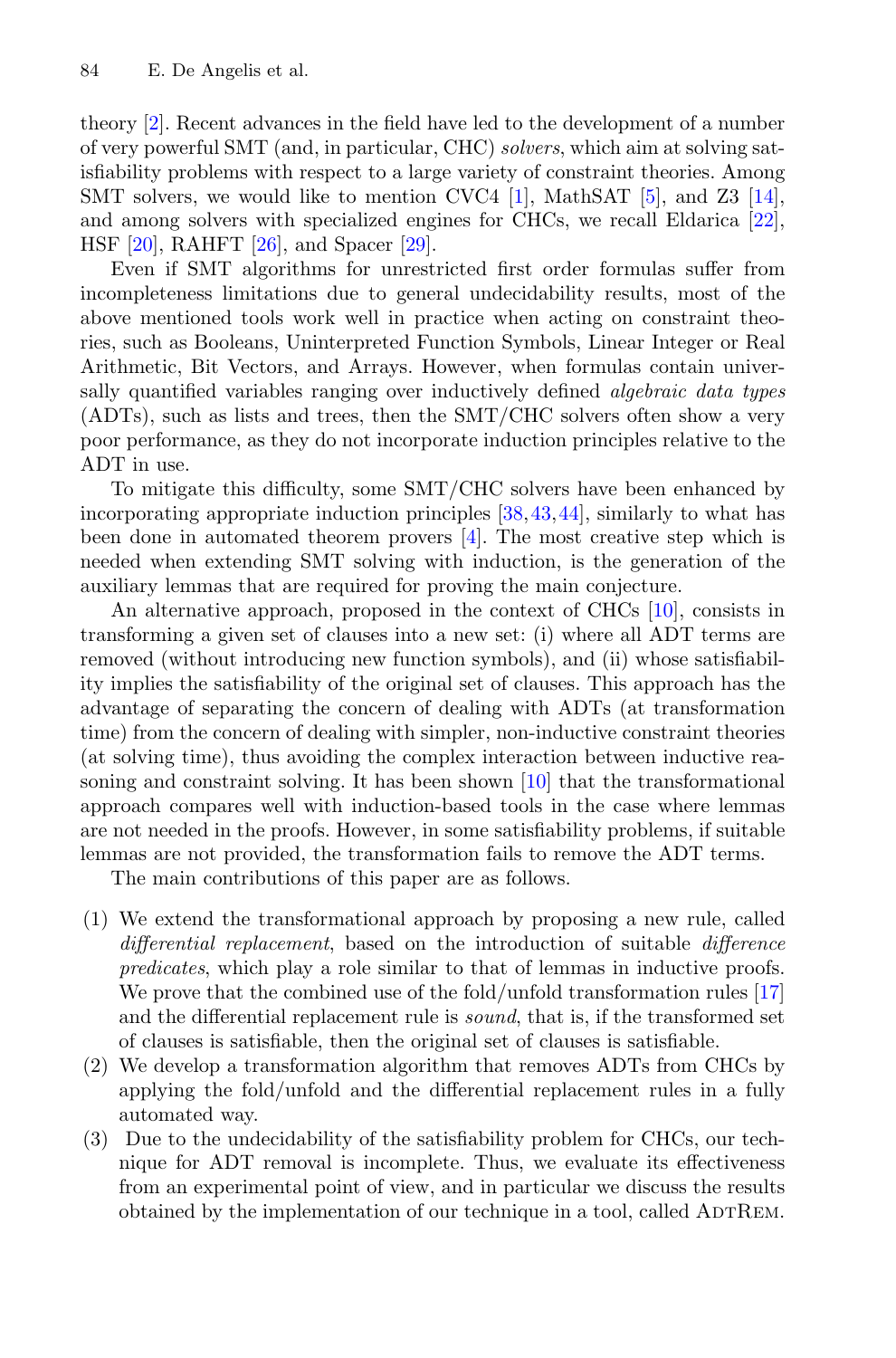We consider a set of CHC satisfiability problems on ADTs taken from various benchmarks which are used for evaluating inductive theorem provers. The experiments show that ADTREM is competitive with respect to Reynolds and Kuncak's tool that augments the CVC4 solver with inductive reasoning [\[38\]](#page-19-0).

The paper is structured as follows. In Sect. [2](#page-2-0) we present an introductory, motivating example. In Sect. [3](#page-4-0) we recall some basic notions about CHCs. In Sect. [4](#page-6-0) we introduce the rules used in our transformation technique and, in particular, the novel differential replacement rule, and we show their soundness. In Sect. [5](#page-8-0) we present a transformation algorithm that uses the transformation rules for removing ADTs from sets of CHCs. In Sect. [6](#page-13-0) we illustrate the ADTREM tool and we present the experimental results we have obtained. Finally, in Sect. [7](#page-15-0) we discuss the related work and make some concluding remarks.

# <span id="page-2-0"></span>**2 A Motivating Example**

Let us consider the following functional program *Reverse*, which we write using the OCaml syntax [\[31\]](#page-18-5):

```
type list = Nil | Cons of int * list;;
let rec append l ys = match l with
  | Nil \rightarrow ys | Cons(x,xs) \rightarrow Cons(x,(append xs ys));;
let rec rev l = match l with
  | Nil \rightarrow Nil | Cons(x,xs) \rightarrow append (rev xs) (Cons(x,Nil));;
let rec len l = match l with
  | Nil -> 0 | Cons(x, xs) -> 1 + len xs;;
```
The functions append, rev, and len compute list concatenation, list reversal, and list length, respectively. Suppose we want to prove the following property:

$$
\forall\; \texttt{xs}, \texttt{ys}.\; \texttt{len}\;(\texttt{rev}\;(\texttt{append}\; \texttt{xs}\; \texttt{ys}))\;=\;(\texttt{len}\; \texttt{xs})\;+\;(\texttt{len}\; \texttt{ys}) \qquad \quad (1)
$$

Inductive theorem provers construct a proof of this property by induction on the structure of the list l, by assuming the knowledge of the following lemma:

$$
\forall \ x, 1. \ \texttt{len} \ (\texttt{append} \ 1 \ (\texttt{Cons}(x,\texttt{Nil}))) \ = \ (\texttt{len} \ 1) \ + \ 1 \tag{2}
$$

The approach we follow in this paper avoids the explicit use of induction principles and also the knowledge of *ad hoc* lemmas. First, we consider the translation of Property ([1](#page-2-1)) into a set of constrained Horn clauses  $[10, 43]$  $[10, 43]$  $[10, 43]$ , as follows<sup>1</sup>:

<span id="page-2-1"></span><sup>&</sup>lt;sup>1</sup> In the examples, we use Prolog syntax for writing clauses, instead of the more verbose SMT-LIB syntax. The predicates  $\equiv$  (different from), = (equal to), < (less-than), >= (greater-than-or-equal-to) denote constraints between integers. The last argument of a Prolog predicate stores the value of the corresponding function.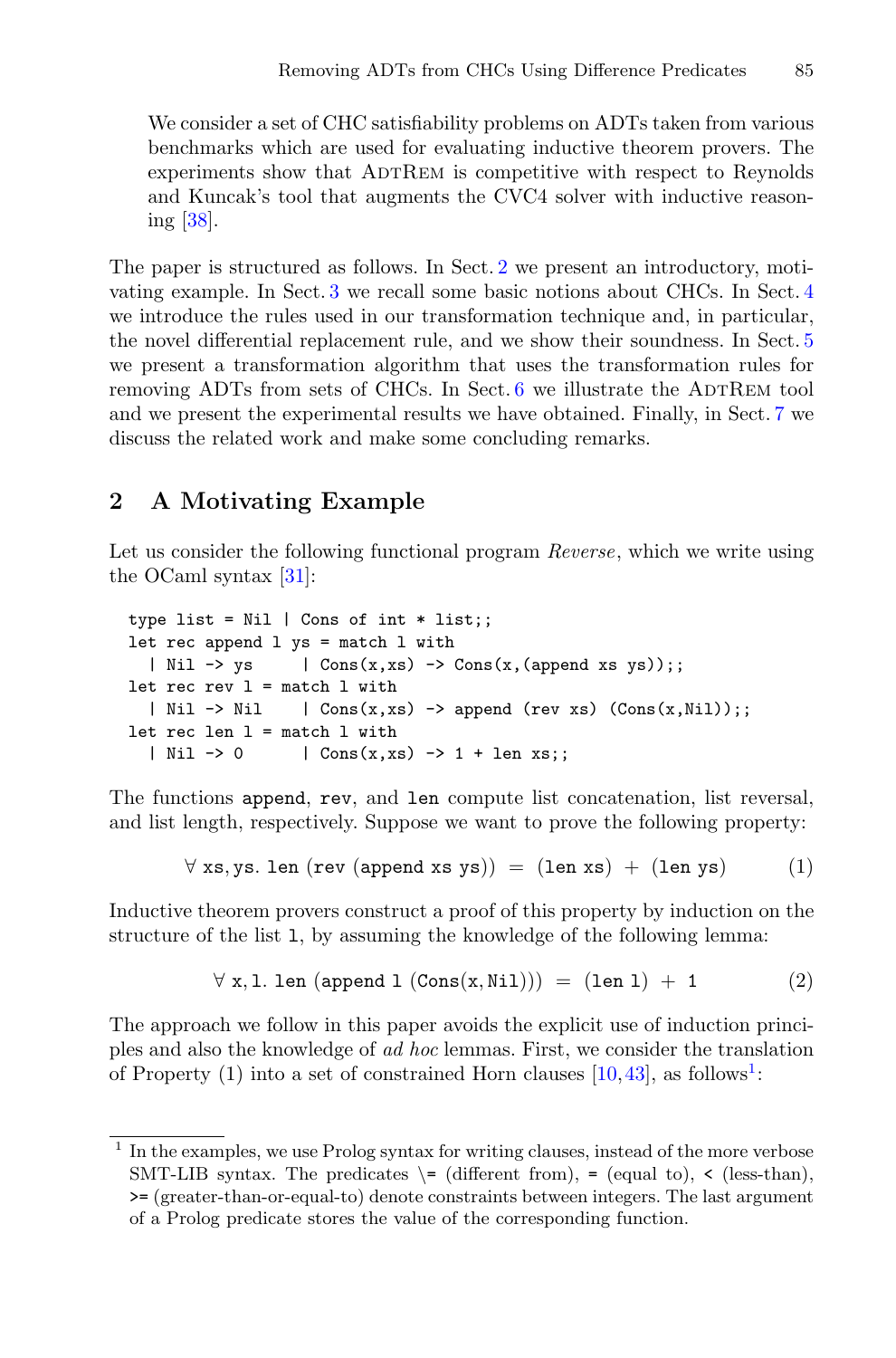```
1. false :- N2\=N0+N1, append(Xs,Ys,Zs), rev(Zs,Rs),
           len(Xs,N0), len(Ys,N1), len(Rs,N2).
2. append([],Ys,Ys). 3. append([X|Xs],Ys,[X|Zs]) :- append(Xs,Ys,Zs).
4. rev([], []). 5. rev([X|Xs], Rs) :- rev(Xs, Ts), append(Ts,[X], Rs).
6. len([1,N) :- N=0. 7. len([X|Xs],N1) :- N1=N0+1, len(Xs,N0).
```
The set of clauses 1–7 is satisfiable if and only if Property (1) holds. However, state-of-the-art CHC solvers, such as Z3 or Eldarica, fail to prove the satisfiability of clauses 1–7, because those solvers do not incorporate any induction principle on lists. Moreover, some tools that extend SMT solvers with induction [\[38](#page-19-0)[,43](#page-19-1)] fail on this particular example because they are not able to introduce Lemma (2).

To overcome this difficulty, we apply the transformational approach based on the fold/unfold rules [\[10](#page-17-4)], whose objective is to transform a given set of clauses into a new set without occurrences of list variables, whose satisfiability can be checked by using CHC solvers based on the theory of Linear Integer Arithmetic only. The soundness of the transformation rules ensures that the satisfiability of the transformed clauses implies the satisfiability of the original ones. We apply the *Elimination Algorithm* [\[10\]](#page-17-4) as follows. First, we introduce a new clause:

```
8. new1(NO, N1, N2) :- append(Xs, Ys, Zs), rev(Zs, Rs),
                      len(Xs,N0), len(Ys,N1), len(Rs,N2).
```
whose body is made out of the atoms of clause 1 which have at least one list variable, and whose head arguments are the integer variables of the body. By folding, from clause 1 we derive a new clause without occurrences of lists:

9. false :- N2\=N0+N1, new1(N0,N1,N2).

We proceed by eliminating lists from clause 8. By unfolding clause 8, we replace some predicate calls by their definitions and we derive the two new clauses:

```
10. new1(N0,N1,N2) :- N0=0, rev(Zs,Rs), len(Zs,N1), len(Rs,N2).
11. new1(N01,N1,N21) :- N01=N0+1, append(Xs,Ys,Zs), rev(Zs,Rs),
                len(Xs,N0), len(Ys,N1), append(Rs,[X],R1s), len(R1s,N21).
```
We would like to fold clause 11 using clause 8, so as to derive a recursive definition of new1 without lists. Unfortunately, this folding step cannot be performed because the body of clause 11 does not contain a variant of the body of clause 8, and hence the Elimination Algorithm fails to eliminate lists in this example.

Thus, now we depart from the Elimination Algorithm and we continue our derivation by observing that the body of clause 11 contains the *subconjunction* 'append(Xs,Ys,Zs), rev(Zs,Rs), len(Xs,N0), len(Ys,N1)' of the body of clause 8. Then, in order to find a variant of the whole body of clause 8, we may replace in clause 11 the remaining subconjunction 'append(Rs,[X],R1s), len(R1s,N21)' by the new subconjunction 'len(Rs,N2), diff(N2,X,N21)', where diff is a predicate, called *difference predicate*, defined as follows:

12. diff(N2,X,N21) :- append(Rs,[X],R1s), len(R1s,N21), len(Rs,N2).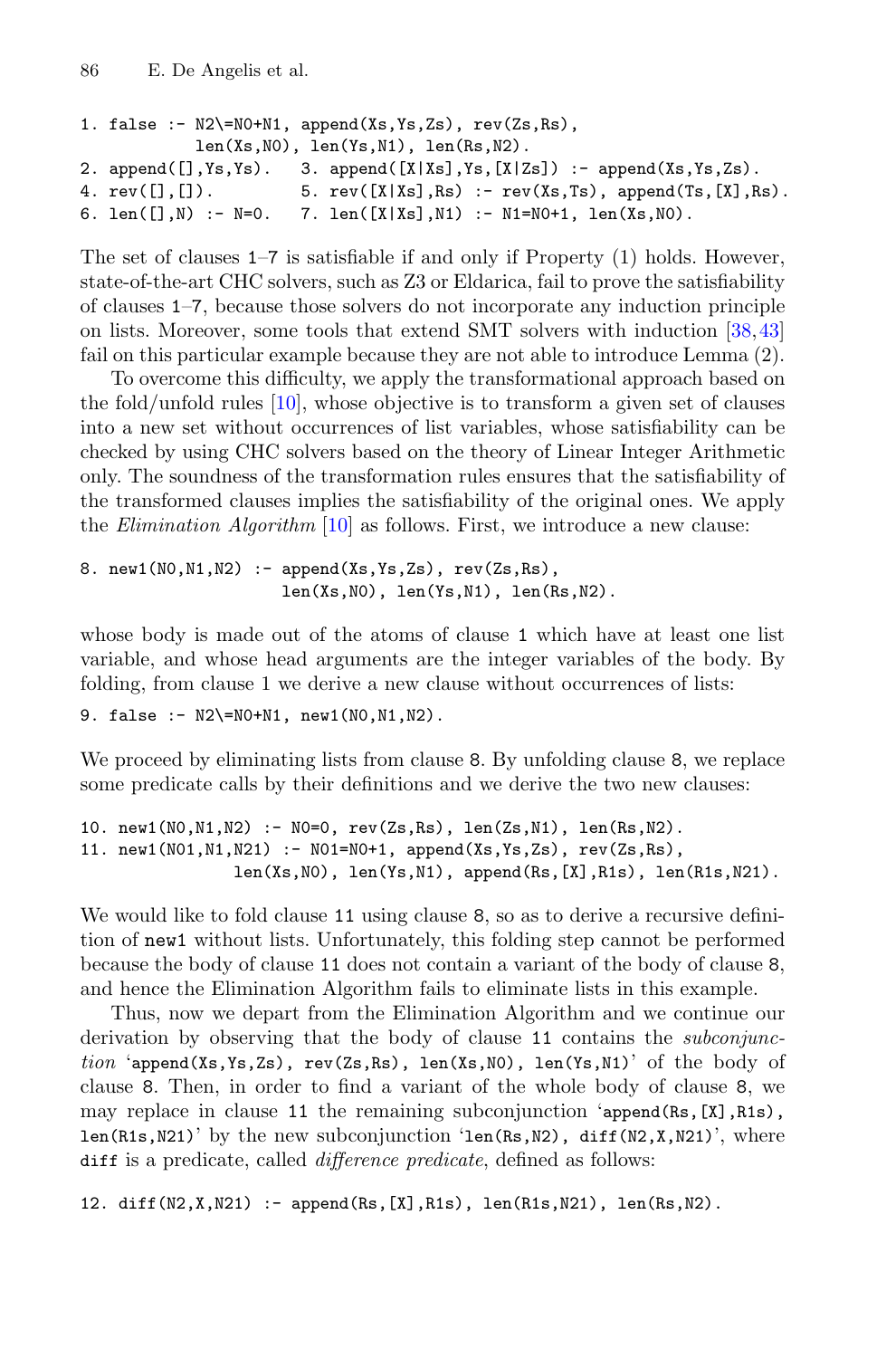From clause 11, by performing that replacement, we derive the following clause:

```
13. new1(N01,N1,N21) :- N01=N0+1, append(Xs,Ys,Zs), rev(Zs,Rs),
                len(Xs,N0), len(Ys,N1), len(Rs,N2), diff(N2,X,N21).
```
Now, we can fold clause 13 using clause 8 and we derive a new clause without list arguments:

14. new1(N01,N1,N21) :- N01=N0+1, new1(N0,N1,N2), diff(N2,X,N21).

At this point, we are left with the task of removing list arguments from clauses 10 and 12. As the reader may verify, this can be done by applying the Elimination Algorithm without the need of introducing additional difference predicates. By doing so, we get the following final set of clauses without list arguments:

```
false :- N2\=N0+N1, new1(N0,N1,N2).
new1(NO, N1, N2) :- NO=0, new2(N1, N2).
new1(N0,N1,N2) :- NO=N+1, new1(N,N1,M), diff(M,X,N2).
new2(M,N) :- M=0, N=0.
new2(M1, N1) : - M1=M+1, new2(M, N), diff(N,X,N1).
diff(N0, X, N1) :- N0=0, N1=1.
diff(NO,X,N1) :- NO=N+1, N1=M+1, diff(N,X,M).
```
The Eldarica CHC solver proves the satisfiability of this set of clauses by computing the following model (here we use a Prolog-like syntax):

```
new1(NO, N1, N2) :- N2=NO+N1, NO>=0, N1>=0, N2>=0.
new2(M,N) :- M=N, M>=0, N>=0.
diff(N,X,M) :- M=N+1, N>=0.
```
Finally, we note that if in clause 12 we substitute the atom  $diff(N2, X, N21)$  by its model computed by Eldarica, namely the constraint 'N21=N2+1, N2>=0', we get exactly the CHC translation of Lemma (2). Thus, in some cases, the introduction of the difference predicates can be viewed as a way of automatically introducing the lemmas needed when performing inductive proofs.

### <span id="page-4-0"></span>**3 Constrained Horn Clauses**

Let *LIA* be the theory of linear integer arithmetic and *Bool* be the theory of boolean values. A *constraint* is a quantifier-free formula of *LIA* ∪ *Bool*. Let C denote the set of all constraints. Let  $\mathcal L$  be a typed first order language with equality [\[16](#page-17-5)] which includes the language of *LIA* ∪ *Bool*. Let *Pred* be a set of predicate symbols in  $\mathcal L$  not occurring in the language of  $LIA \cup Bool$ .

The integer and boolean types are said to be the *basic types*. For reasons of simplicity we do not consider any other basic types, such as real number, arrays, and bit-vectors, which are usually supported by SMT solvers  $[1,14,22]$  $[1,14,22]$  $[1,14,22]$  $[1,14,22]$ . We assume that all non-basic types are specified by suitable data-type declarations (such as the declare-datatypes declarations adopted by SMT solvers), and are collectively called *algebraic data types* (ADTs).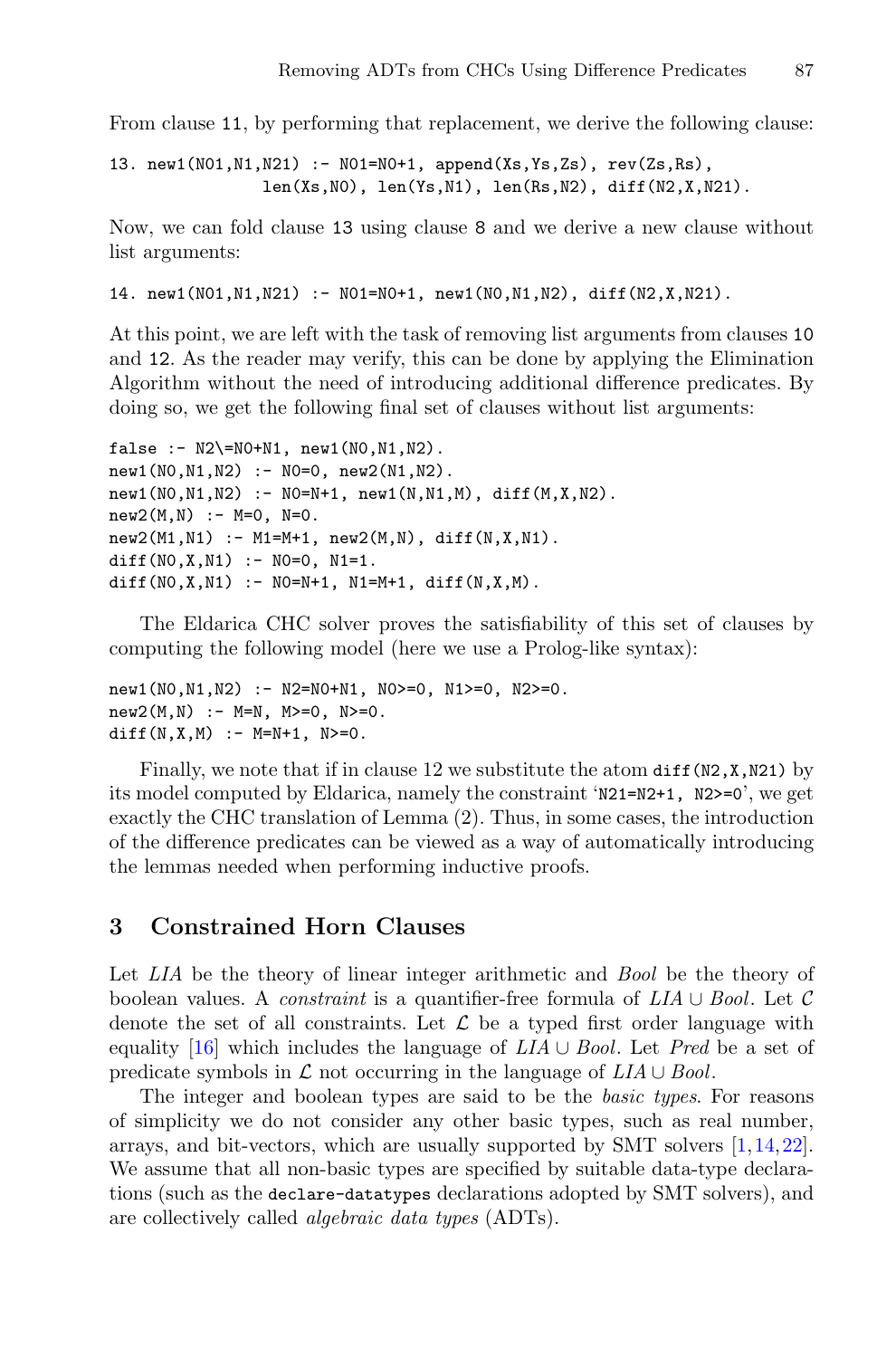An *atom* is a formula of the form  $p(t_1,...,t_m)$ , where p is a typed predicate symbol in *Pred*, and  $t_1, \ldots, t_m$  are typed terms constructed out of individual variables, individual constants, and function symbols. A *constrained Horn clause* (or simply, a *clause*, or a CHC) is an implication of the form  $A \leftarrow c, B$  (for clauses we use the logic programming notation, where comma denotes conjunction). The conclusion (or *head*) A is either an atom or *false*, the premise (or *body*) is the conjunction of a constraint  $c \in \mathcal{C}$ , and a (possibly empty) conjunction B of atoms. If A is an atom of the form  $p(t_1,\ldots,t_n)$ , the predicate p is said to be a *head predicate*. A clause whose head is an atom is called a *definite clause*, and a clause whose head is *false* is called a *goal*.

We assume that all variables in a clause are universally quantified in front, and thus we can freely rename those variables. Clause C is said to be a *variant* of clause  $D$  if  $C$  can be obtained from  $D$  by renaming variables and rearranging the order of the atoms in its body. Given a term  $t$ , by  $vars(t)$  we denote the set of all variables occurring in  $t$ . Similarly for the set of all free variables occurring in a formula. Given a formula  $\varphi$  in  $\mathcal{L}$ , we denote by  $\forall (\varphi)$  its *universal closure*.

Let  $\mathbb D$  be the usual interpretation for the symbols in  $LIA \cup Bool$ , and let a D-*interpretation* be an interpretation of  $\mathcal L$  that, for all symbols occurring in *LIA* <sup>∪</sup> *Bool*, agrees with <sup>D</sup>.

A set P of CHCs is *satisfiable* if it has a D-model and it is *unsatisfiable*, otherwise. Given two D-interpretations I and J, we say that I is *included* in  $\mathbb J$  if for all ground atoms  $A, \mathbb I \models A$  implies  $\mathbb J \models A$ . Every set P of definite clauses is satisfiable and has a *least* (with respect to inclusion) D-model, denoted  $M(P)$  [\[24\]](#page-18-6). Thus, if P is any set of constrained Horn clauses and Q is the set of the goals in P, then we define  $Definite(P) = P \setminus Q$ . We have that P is satisfiable if and only if  $M(Definite(P)) \models Q$ .

We will often use tuples of variables as arguments of predicates and write  $p(X, Y)$ , instead of  $p(X_1, \ldots, X_m, Y_1, \ldots, Y_n)$ , whenever the values of  $m \ (\geq 0)$ and  $n \geq 0$  are not relevant. Whenever the order of the variables is not relevant, we will feel free to identify tuples of distinct variables with finite sets, and we will extend to finite tuples the usual operations and relations on finite sets. Given two tuples X and Y of distinct elements, (i) their union  $X \cup Y$  is obtained by concatenating them and removing all duplicated occurrences of elements, (ii) their intersection  $X \cap Y$  is obtained by removing from X the elements which do not occur in Y, (iii) their difference  $X\Y$  is obtained by removing from X the elements which occur in Y, and (iv)  $X \subseteq Y$  holds if every element of X occurs in Y. For all  $m \geq 0$ ,  $(u_1, \ldots, u_m) = (v_1, \ldots, v_m)$  iff  $\bigwedge_{i=1}^m u_i = v_i$ . The empty tuple () is identified with the empty set ∅.

By  $A(X, Y)$ , where X and Y are disjoint tuples of distinct variables, we denote an atom A such that  $vars(A) = X \cup Y$ . Let P be a set of definite clauses. We say that the atom  $A(X, Y)$  is *functional from* X to Y with respect to P if

 $(F1)$   $M(P) \models \forall X, Y, Z$ .  $A(X, Y) \land A(X, Z) \rightarrow Y = Z$ The reference to the set  $P$  of definite clauses is omitted, when understood from the context. Given a functional atom  $A(X, Y)$ , we say that X and Y are its *input*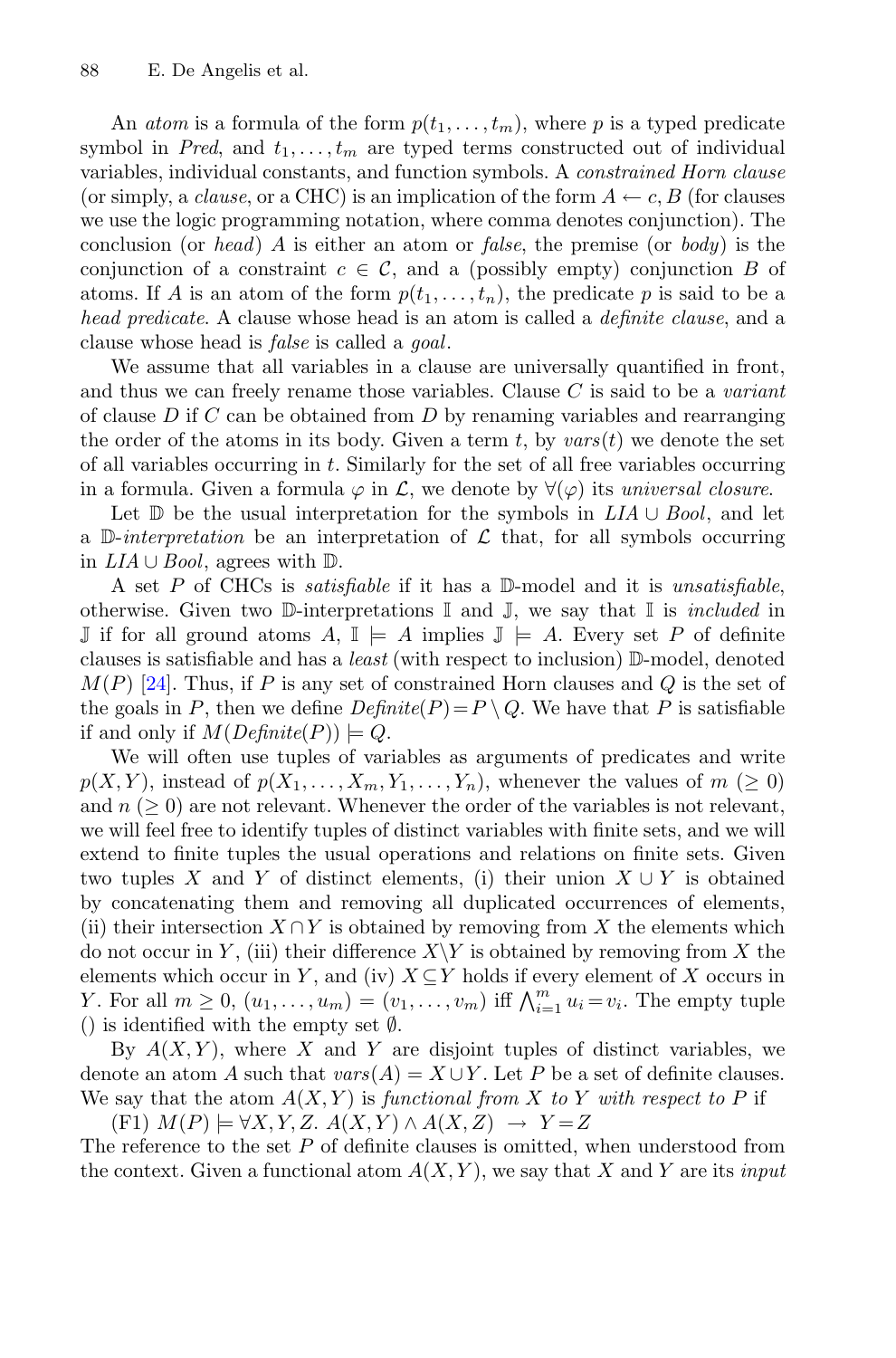and *output* (tuples of) variables, respectively. The atom  $A(X, Y)$  is said to be *total from* X *to* Y *with respect to* P if

 $(F2)$   $M(P) \models \forall X \exists Y$ .  $A(X, Y)$ 

If  $A(X, Y)$  is a total, functional atom from X to Y, we may write  $A(X; Y)$ , instead of  $A(X, Y)$ . For instance, append(Xs,Ys,Zs) is a total, functional atom from  $(Xs, Ys)$  to Zs with respect to the set of clauses 1–7 of Sect. [2.](#page-2-0)

Now we extend the above notions from atoms to conjunctions of atoms. Let  $F$ be a conjunction  $A_1(X_1; Y_1), \ldots, A_n(X_n; Y_n)$  such that: (i)  $X = (\bigcup_{i=1}^n X_i) \setminus$  $(\bigcup_{i=1}^n Y_i)$ , (ii)  $Y = (\bigcup_{i=1}^n Y_i)$ , and (iii) for  $i = 1, \ldots, n$ ,  $Y_i$  is disjoint from  $(\bigcup_{j=1}^{i} X_j) \cup (\bigcup_{j=1}^{i-1} Y_j)$ . Then, the conjunction *F* is said to be a *total, functional conjunction from* X *to* Y and it is also written as  $F(X; Y)$ . For  $F(X; Y)$ , the above properties  $(F1)$  and  $(F2)$  hold if we replace A by F. For instance, append(Xs,Ys,Zs), rev(Zs,Rs) is a total, functional conjunction from  $(Xs,Ys)$  to  $(2s, Rs)$  with respect to the set of clauses  $1-7$  of Sect. [2.](#page-2-0)

#### <span id="page-6-0"></span>**4 Transformation Rules for Constrained Horn Clauses**

In this section we present the rules that we propose for transforming CHCs, and in particular, for introducing difference predicates, and we prove their soundness. We refer to Sect. [2](#page-2-0) for examples of how the rules are applied.

First, we introduce the following notion of a *stratification* for a set of clauses. Let N denote the set of the natural numbers. A *level mapping* is a function  $\ell: Pred \to \mathbb{N}$ . For every predicate p, the natural number  $\ell(p)$  is said to be the *level* of p. Level mappings are extended to atoms by stating that the level  $\ell(A)$ of an atom A is the level of its predicate symbol. A clause  $H \leftarrow c, A_1, \ldots, A_n$  is *stratified with respect to*  $\ell$  if, for  $i = 1, \ldots, n$ ,  $\ell(H) \geq \ell(A_i)$ . A set P of CHCs is *stratified w.r.t.*  $\ell$  if all clauses in P are stratified w.r.t.  $\ell$ . Clearly, for every set P of CHCs, there exists a level mapping  $\ell$  such that P is stratified w.r.t.  $\ell$  [\[33](#page-18-7)].

A *transformation sequence from*  $P_0$  *to*  $P_n$  is a sequence  $P_0 \Rightarrow P_1 \Rightarrow \dots \Rightarrow P_n$ of sets of CHCs such that, for  $i=0,\ldots,n-1$ ,  $P_{i+1}$  is derived from  $P_i$ , denoted  $P_i \Rightarrow P_{i+1}$ , by applying one of the following Rules R1–R7. We assume that  $P_0$ is stratified w.r.t. a given level mapping  $\ell$ .

(R1) *Definition Rule.* Let D be the clause  $newp(X_1,...,X_k) \leftarrow c, A_1,...,A_n$ , where: (i) *newp* is a predicate symbol in *Pred* not occurring in the sequence  $P_0 \Rightarrow$  $P_1 \Rightarrow \ldots \Rightarrow P_i$ , (ii) c is a constraint, (iii) the predicate symbols of  $A_1, \ldots, A_n$ occur in  $P_0$ , and (iv)  $(X_1, ..., X_k) \subseteq vars(c, A_1, ..., A_n)$ . Then,  $P_{i+1} = P_i \cup \{D\}$ . We set  $\ell(newp) = max\{\ell(A_i) | i = 1, ..., n\}.$ 

For  $i = 0, \ldots, n$ , by *Defs<sub>i</sub>* we denote the set of clauses, called *definitions*, introduced by Rule R1 during the construction of  $P_0 \Rightarrow P_1 \Rightarrow \dots \Rightarrow P_i$ . Thus,  $\emptyset = Defs_0 \subseteq Defs_1 \subseteq \ldots$  However, by using Rules R2–R7 we can replace a definition in  $P_i$ , for  $i>0$ , and hence it may happen that  $Defs_{i+1} \nsubseteq P_{i+1}$ .

(R2) *Unfolding Rule.* Let  $C: H \leftarrow c, G_L, A, G_R$  be a clause in  $P_i$ , where A is an atom. Without loss of generality, we assume that  $vars(C) \cap vars(P_0) = \emptyset$ . Let *Cls*:  $\{K_1 \leftarrow c_1, B_1, \ldots, K_m \leftarrow c_m, B_m\}, m \geq 0$ , be the set of clauses in  $P_0$ , such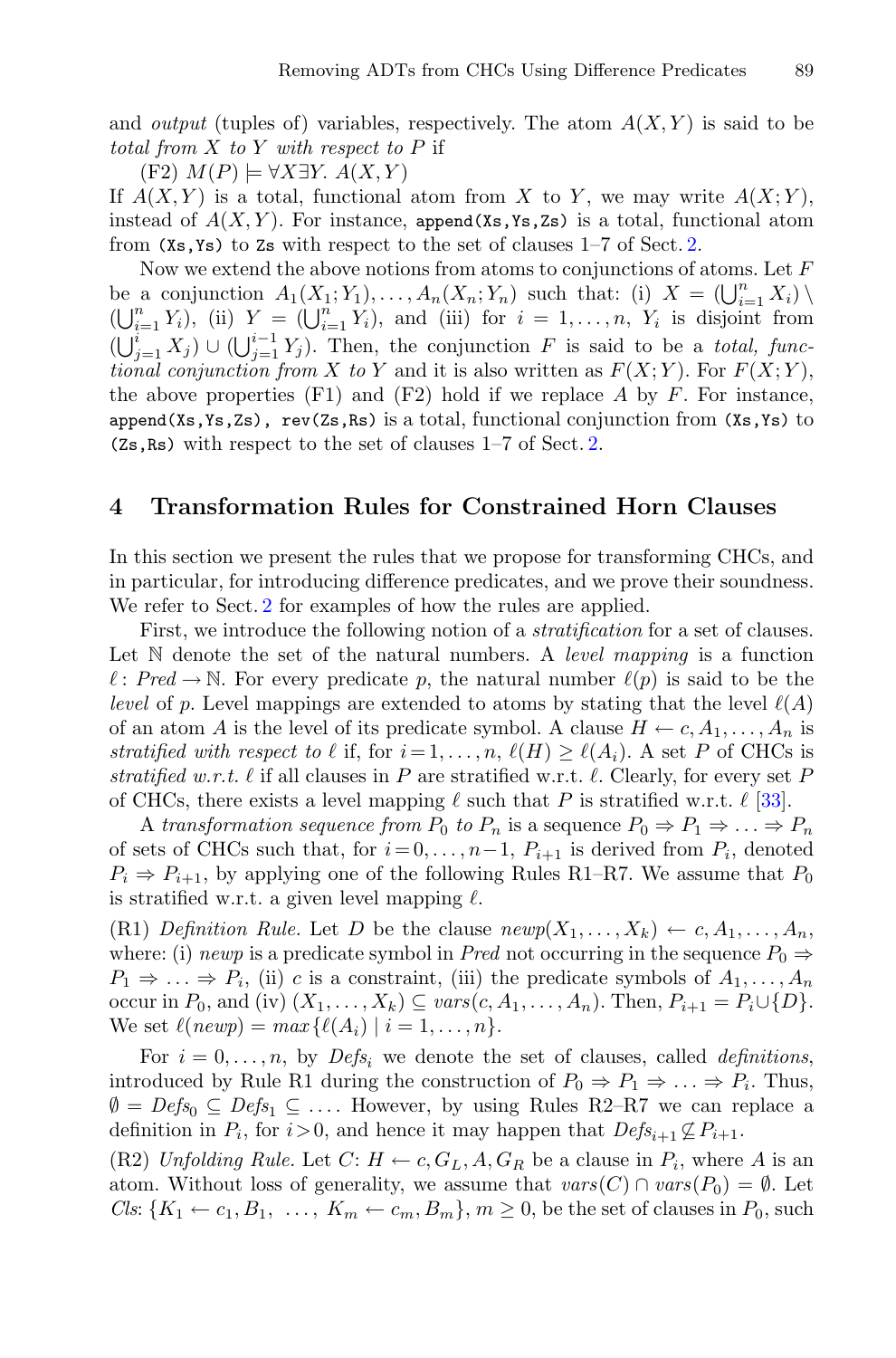that: for  $j = 1, \ldots, m$ , (1) there exists a most general unifier  $\vartheta_j$  of A and  $K_j$ , and (2) the conjunction of constraints  $(c, c_i)\vartheta_i$  is satisfiable. Let  $\text{Unf}(C, A, P_0)$  =  $\{(H \leftarrow c, c_i, G_L, B_i, G_R)\vartheta_i \mid j = 1, \ldots, m\}$ . Then, by *unfolding* C *w.r.t.* A, we derive the set  $Unf(C, A, P_0)$  of clauses and we get  $P_{i+1} = (P_i \setminus \{C\}) \cup$  $Unf(C, A, P_0).$ 

When we apply Rule R2, we say that, for  $j = 1, \ldots, m$ , the atoms in the conjunction  $B_i \vartheta_i$  are *derived* from A, and the atoms in the conjunction  $(G_L, G_R) \vartheta_i$ are *inherited* from the corresponding atoms in the body of C.

(R3) *Folding Rule.* Let  $C: H \leftarrow c, G_L, Q, G_R$  be a clause in  $P_i$ , and let  $D$ :  $K \leftarrow d$ , B be a clause in *Defs<sub>i</sub>*. Suppose that: (i) either H is *false* or  $\ell(H) \geq \ell(K)$ , and (ii) there exists a substitution  $\vartheta$  such that  $Q = B\vartheta$  and  $\mathbb{D} \models \forall (c \rightarrow d\vartheta)$ . By *folding* C using definition D, we derive clause  $E: H \leftarrow c, G_L, K\vartheta, G_R$ , and we get  $P_{i+1} = (P_i \setminus \{C\}) \cup \{E\}.$ 

(R4) *Clause Deletion Rule.* Let  $C: H \leftarrow c, G$  be a clause in  $P_i$  such that the constraint c is unsatisfiable. Then, we get  $P_{i+1} = P_i \setminus \{C\}.$ 

(R5) *Functionality Rule.* Let  $C: H \leftarrow c, G_L, F(X;Y), F(X;Z), G_R$  be a clause in  $P_i$ , where  $F(X; Y)$  is a total, functional conjunction in  $Definite(P_0) \cup Defs_i$ . By *functionality*, from C we derive clause D:  $H \leftarrow c, Y = Z, G_L, F(X; Y), G_R$ , and we get  $P_{i+1} = (P_i \setminus \{C\}) \cup \{D\}.$ 

(R6) *Totality Rule.* Let  $C: H \leftarrow c, G_L, F(X;Y), G_R$  be a clause in  $P_i$  such that  $Y \cap vars(H \leftarrow c, G_L, G_R) = \emptyset$  and  $F(X; Y)$  is a total, functional conjunction in  $Definite(P_0) \cup Defs_i$ . By *totality*, from C we derive clause  $D: H \leftarrow c, G_L, G_R$ and we get  $P_{i+1} = (P_i \setminus \{C\}) \cup \{D\}.$ 

Since the initial set of clauses is obtained by translating a terminating functional program, the functionality and totality properties hold by construction and we do not need to prove them when we apply Rules R5 and R6.

(R7) *Differential Replacement Rule.* Let  $C: H \leftarrow c, G_L, F(X;Y), G_R$  be a clause in  $P_i$ , and let  $D: diff(Z) \leftarrow d, F(X;Y), R(V;W)$  be a definition clause in  $Defs_i$ , where: (i)  $F(X; Y)$  and  $R(V; W)$  are total, functional conjunctions with respect to *Definite*( $P_0$ )∪ $Defs_i$ , (ii)  $W \cap vars(C) = \emptyset$ , (iii)  $\mathbb{D} \models \forall (c \rightarrow d)$ , and (iv)  $\ell(H) >$  $\ell$ (*diff*). By *differential replacement*, we derive  $E: H \leftarrow c$ ,  $G_L$ ,  $R(V;W)$ ,  $diff(Z)$ ,  $G_R$ and we get  $P_{i+1} = (P_i \setminus \{C\}) \cup \{E\}.$ 

Rule R7 has a very general formulation that eases the proof of the Soundness Theorem, which extends to Rules R1–R7 correctness results for transformations of (constraint) logic programs  $[17,18,39,42]$  $[17,18,39,42]$  $[17,18,39,42]$  $[17,18,39,42]$  $[17,18,39,42]$  (see [\[13](#page-17-6)] for a proof). In the transformation algorithm of Sect. [5,](#page-8-0) we will use a specific instance of Rule R7 which is sufficient for ADT removal (see, in particular, the Diff-Introduce step).

<span id="page-7-0"></span>**Theorem 1 (Soundness).** Let  $P_0 \Rightarrow P_1 \Rightarrow \dots \Rightarrow P_n$  be a transformation *sequence using Rules* R1–R7*. Suppose that the following condition holds* :

(U) *for*  $i = 1, \ldots, n-1$ *, if*  $P_i \Rightarrow P_{i+1}$  *by folding a clause in*  $P_i$  *using a definition*  $D: H \leftarrow c, B \text{ in } Defs_i, \text{ then, for some } j \in \{1, \ldots, i-1, i+1, \ldots, n-1\},$  $P_j \Rightarrow P_{j+1}$  by unfolding D with respect to an atom A such that  $\ell(H) = \ell(A)$ .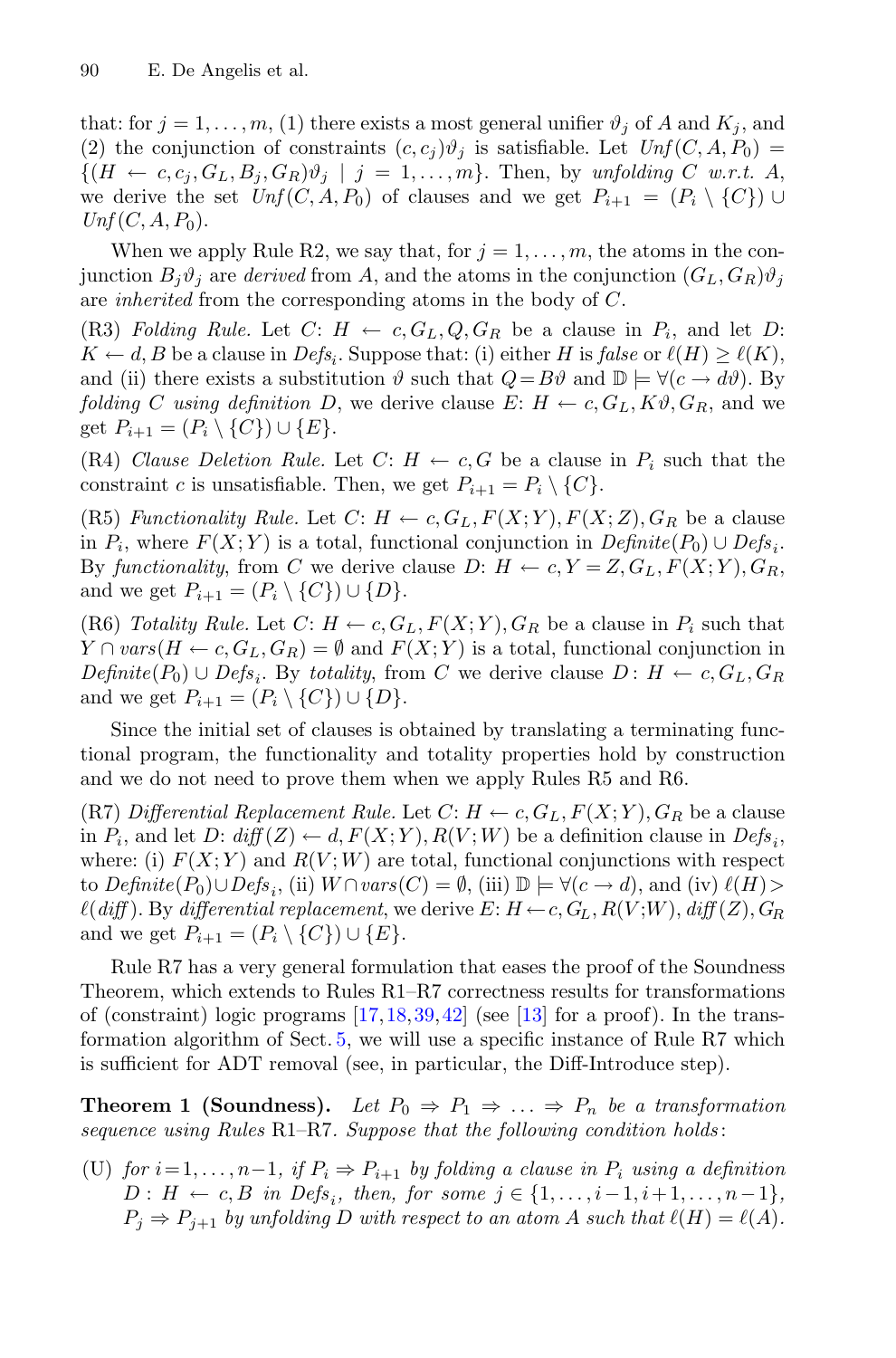If  $P_n$  *is satisfiable, then*  $P_0$  *is satisfiable.* 

Thus, to prove the satisfiability of a set  $P_0$  of clauses, it suffices: (i) to construct a transformation sequence  $P_0 \Rightarrow \dots \Rightarrow P_n$ , and then (ii) to prove that  $P_n$  is satisfiable. Note, however, that if Rule R7 is used, it may happen that  $P_0$  is satisfiable and  $P_n$  is unsatisfiable, that is, some false counterexamples to satisfiability, so-called *false positives*, may be generated, as we now show.

<span id="page-8-2"></span>*Example 1.* Let us consider the following set  $P_1$  of clauses derived by adding the definition clause **D** to the initial set  $P_0 = \{C, 1, 2, 3\}$  of clauses:

```
C. false :- X=0, Y>0, a(X,Y).
```
1.  $a(X,Y)$  :- X=<0, Y=0. 2.  $a(X,Y)$  :- X>0, Y=1. 3.  $r(X,W)$  :- W=1. D. diff(Y,W) :-  $a(X,Y)$ ,  $r(X,W)$ .

where: (i)  $a(X,Y)$  is a total, functional atom from X to Y, (ii)  $r(X,W)$  is a total, functional atom from **x** to **W**, and (iii) **D** is a definition in  $Defs_1$ . By applying Rule R7, from  $P_1$  we derive the set  $P_2 = \{E, 1, 2, 3, D\}$  of clauses where:

E. false :- X=0, Y>0,  $r(X, W)$ , diff(Y,W).

<span id="page-8-0"></span>Now we have that  $P_0$  is satisfiable, while  $P_2$  is unsatisfiable.

### **5 An Algorithm for ADT Removal**

Now we present Algorithm  $R$  for eliminating ADT terms from CHCs by using the transformation rules presented in Sect. [4](#page-6-0) and automatically introducing suitable difference predicates. If R terminates, it transforms a set *Cls* of clauses into a new set *TransfCls* where the arguments of all predicates have basic type. Theorem [1](#page-7-0) guarantees that if *TransfCls* is satisfiable, then also *Cls* is satisfiable.

Algorithm R (see Fig. [1\)](#page-8-1) removes ADT terms starting from the set *Gs* of goals in *Cls*. R collects these goals in *InCls* and stores in *Defs* the definitions of new predicates introduced by Rule R1.

Algorithm  $R$ Input: A set Cls of clauses; *Output*: A set *TransfCls* of clauses that have basic types. Let  $Cls = Ds \cup Gs$ , where Ds is a set of definite clauses and Gs is a set of goals;  $InCls := Gs$ ;  $Defs := \emptyset$ ;  $TransfCls := \emptyset$ ; while  $InCls \neq \emptyset$  do  $\blacksquare$  Diff-Define-Fold(InCls, Defs, NewDefs, FldCls);  $\blacksquare$  Unfold(NewDefs, Ds, UnfCls);  $\blacksquare$  Replace(*UnfCls, Ds, RCls*);  $InCls := RCls;$   $Defs := Defs \cup NewDefs;$   $TransfCls := TransfCls \cup FldCls;$ 

<span id="page-8-1"></span>**Fig. 1.** The ADT removal algorithm <sup>R</sup>.

Before describing the procedures used by Algorithm  $R$ , let us first introduce the following notions.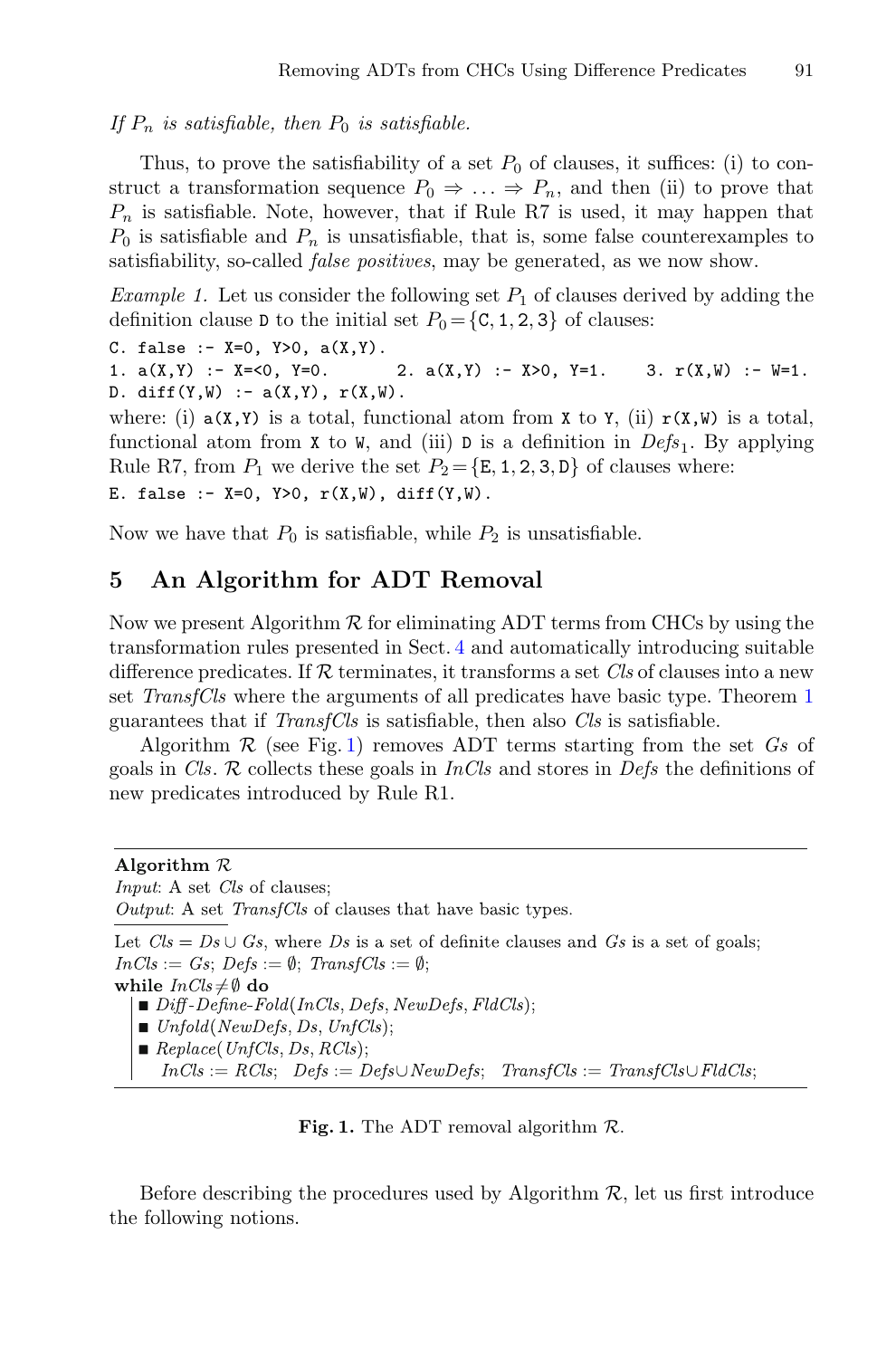Given a conjunction <sup>G</sup> of atoms, *bvars*(G) (or *adt*−*vars*(G)) denotes the set of variables in  $G$  that have a basic type (or an ADT type, respectively). We say that an atom (or clause) *has basic types* if *all* its arguments (or atoms, respectively) have a basic type. An atom (or clause) *has ADTs* if *at least one* of its arguments (or atoms, respectively) has an ADT type.

Given a set (or a conjunction) S of atoms, *SharingBlocks*(S) denotes the partition of S with respect to the reflexive, transitive closure  $\downarrow$ <sub>S</sub> of the relation  $\downarrow$ *s* defined as follows. Given two atoms  $A_1$  and  $A_2$  in  $S$ ,  $A_1 \downarrow_S A_2$  holds iff  $adt\text{-}vars(A_1) \cap adt\text{-}vars(A_2) \neq \emptyset$ . The elements of the partition are called the *sharing blocks* of S.

A *generalization* of a pair  $(c_1, c_2)$  of constraints is a constraint  $\alpha(c_1, c_2)$  such that  $\mathbb{D} \models \forall (c_1 \rightarrow \alpha(c_1, c_2))$  and  $\mathbb{D} \models \forall (c_2 \rightarrow \alpha(c_1, c_2))$  [\[19\]](#page-18-9). In particular, we consider the following generalization operator based on *widening* [\[7\]](#page-17-7). Suppose that  $c_1$  is the conjunction  $(a_1,\ldots,a_m)$  of atomic constraints, then  $\alpha(c_1,c_2)$  is defined as the conjunction of all  $a_i$ 's in  $(a_1,\ldots,a_m)$  such that  $\mathbb{D} \models \forall (c_2 \rightarrow$  $a_i$ ). For any constraint c and tuple V of variables, the *projection* of c onto V is a constraint  $\pi(c, V)$  such that: (i)  $vars(\pi(c, V)) \subseteq V$ , and (ii)  $\mathbb{D} \models \forall (c \rightarrow$  $\pi(c, V)$ ). In our implementation,  $\pi(c, V)$  is computed from  $\exists Y.c$ , where Y  $vars(c) \ V$ , by a quantifier elimination algorithm in the theory of booleans and *rational* numbers. This implementation is safe in our context, and avoids relying on modular arithmetic, as is often done when eliminating quantifiers in LIA [\[37\]](#page-19-5).

For two conjunctions  $G_1$  and  $G_2$  of atoms,  $G_1 \trianglelefteq G_2$  holds if  $G_1 = (A_1, \ldots, A_n)$ <br>there exists a subconjunction  $(B_1 \cup B_2)$  of  $C_1$  (module reordering) such and there exists a subconjunction  $(B_1, \ldots, B_n)$  of  $G_2$  (modulo reordering) such that, for  $i = 1, \ldots, n$ ,  $B_i$  is an instance of  $A_i$ . A conjunction G of atoms is *connected* if it consists of a single sharing block.

■ *Procedure Diff-Define-Fold* (see Fig. [2\)](#page-10-0). At each iteration of the body of the **for** loop, the *Diff* -*Define*-*Fold* procedure removes the ADT terms occurring in a sharing block B of the body of a clause  $C: H \leftarrow c, B, G'$  of *InCls*. This is done by possibly introducing some new definitions (using Rule R1) and applying the Folding Rule R3. To allow folding, some applications of the Differential Replacement Rule R7 may be needed. We have the following four cases.

• (**Fold**)**.** We remove the ADT arguments occurring in <sup>B</sup> by folding <sup>C</sup> using a definition D introduced at a previous step. Indeed, the head of each definition introduced by Algorithm  $R$  is by construction a tuple of variables of basic type.

• (**Generalize**). We introduce a new definition  $GenD : genp(V) \leftarrow \alpha(d, c), B$ whose constraint is obtained by generalizing  $(d, c)$ , where d is the constraint occurring in an already available definition whose body is  $B$ . Then, we remove the ADT arguments occurring in B by folding C using *GenD*.

• (**Diff**-**Introduce**)**.** Suppose that <sup>B</sup> *partially matches* the body of an available definition D:  $newp(U) \leftarrow d, B'$ , that is, for some substitution  $\vartheta$ ,  $B =$  $(M, F(X; Y)),$  and  $B' \vartheta = (M, R(V; W)).$  Then, we introduce a difference predicate through the new definition  $\tilde{D}$ :  $diff(Z) \leftarrow \pi(c, X), F(X; Y), R(V; W)$ , where  $Z = \text{bvars}(F(X; Y), R(V; W))$  and, by Rule R7, we replace the conjunction  $F(X;Y)$  by  $(R(V;W), diff(Z))$  in the body of C, thereby deriving C'. Finally,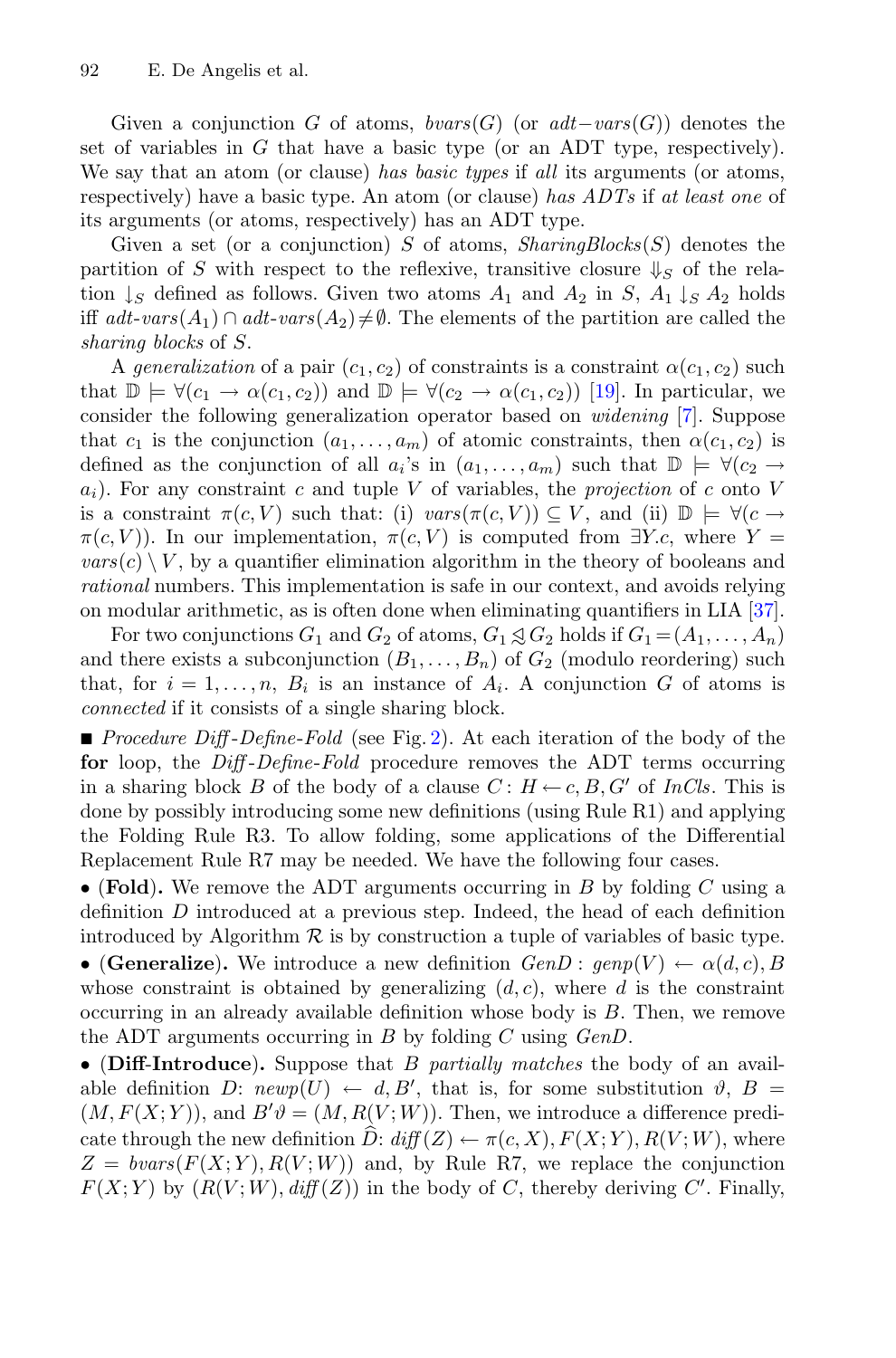**Procedure** Diff-Define-Fold(InCls, Defs, NewDefs, FldCls) *Input:* A set *InCls* of clauses and a set *Defs* of definitions: Output: A set  $NewDefs$  of definitions and a set  $FldCls$  of clauses with basic types.  $NewDefs := \emptyset$ ;  $FldCls := \emptyset$ ; for each clause  $C: H \leftarrow c, G$  in InCls do if C has basic types then  $InCls := InCls \setminus \{C\}$ ;  $FldCls := FldCls \cup \{C\}$ else let C be  $H \leftarrow c, B, G'$  where B is a sharing block in G that contains at least one atom that has ADTs; • (Fold) if in  $Defs \cup NewDefs$  there is a (variant of) clause D:  $newp(V) \leftarrow d, B$ such that  $\mathbb{D} \models \forall (c \rightarrow d)$  then fold C using D and derive  $E: H \leftarrow c$ , newp $(V), G'$ ; • (Generalize) else if in  $\text{Defs} \cup \text{NewDefs}$  there is a (variant of a) clause  $newp(V) \leftarrow d, B$  and  $\mathbb{D} \not\models \forall (c \rightarrow d)$  then introduce definition *GenD*:  $\text{genp}(V) \leftarrow \alpha(d, c), B;$ fold C using GenD and derive E:  $H \leftarrow c$ , genp(V), G';  $NewDefs := NewDefs \cup \{GenD\};$ • (Diff-Introduce) else if in  $\text{Defs} \cup \text{NewDefs}$  there is a (variant of a) clause  $D: newp(U) \leftarrow d, B'$  such that: (i)  $vars(C) \cap vars(D) = \emptyset$ , and (ii)  $B' \leq B$  then take a maximal subconjunction  $M$  of  $B$ , if any, such that: (i)  $B = (M, F(X; Y))$ , for some connected conjunction M and nonempty conjunction  $F(X;Y)$ , (ii)  $B'\vartheta = (M, R(V;W))$ , for some substitution  $\vartheta$  such that  $W \cap vars(C) = \varnothing$ , and (iii) for every atom A in  $\{F(X;Y), R(V;W)\}, \ell(H) > \ell(A);$ introduce definition  $\widehat{D}$ :  $diff(Z) \leftarrow \pi(c, X), F(X; Y), R(V; W)$ where  $Z = \text{bvars}(F(X;Y), R(V;W));$  $NewDefs := NewDefs \cup {\hat{D}};$ replace  $F(X;Y)$  by  $(R(V;W), diff(Z))$  in C, and derive clause  $C'$ :  $H \leftarrow c, M, R(V;W), diff(Z), G';$ if  $\mathbb{D} \models \forall (c \rightarrow d\vartheta)$ **then** fold C' using D and derive E:  $H \leftarrow c$ , newp(Uv),  $diff(Z), G'$ ; introduce definition  $GenD: genp(U') \leftarrow \alpha(d\vartheta, c), B'\vartheta$ else | where  $U' = \text{bvars}(B' \vartheta)$ ; fold C' using  $GenD$  and derive E:  $H \leftarrow c$ ,  $genp(U')$ ,  $diff(Z)$ , G';  $\overline{NewDefs} := NewDefs \cup \{GenD\};$  $\bullet$  (Project) else introduce definition  $ProjC: newp(V) \leftarrow \pi(c, V), B$  where  $V = bvars(B);$ fold C using  $ProjC$  and derive clause  $E: H \leftarrow c, newp(V), G'$ ;  $NewDefs := NewDefs \cup \{ProjC\};$  $InCls := (InCls \setminus \{C\}) \cup \{E\};$ 

<span id="page-10-0"></span>**Fig. 2.** The Diff-Define-Fold procedure.

we remove the ADT arguments in B by folding  $C'$  using either D or a clause *GenD* whose constraint is a generalization of the pair  $(d\vartheta, c)$  of constraints.

The example of Sect. [2](#page-2-0) allows us to illustrate this (Diff-Introduce) case. With reference to that example, clause C:  $H \leftarrow c$ , G that we want to fold is clause 11, whose body has the single sharing block  $B$ : 'append(Xs,Ys,Zs),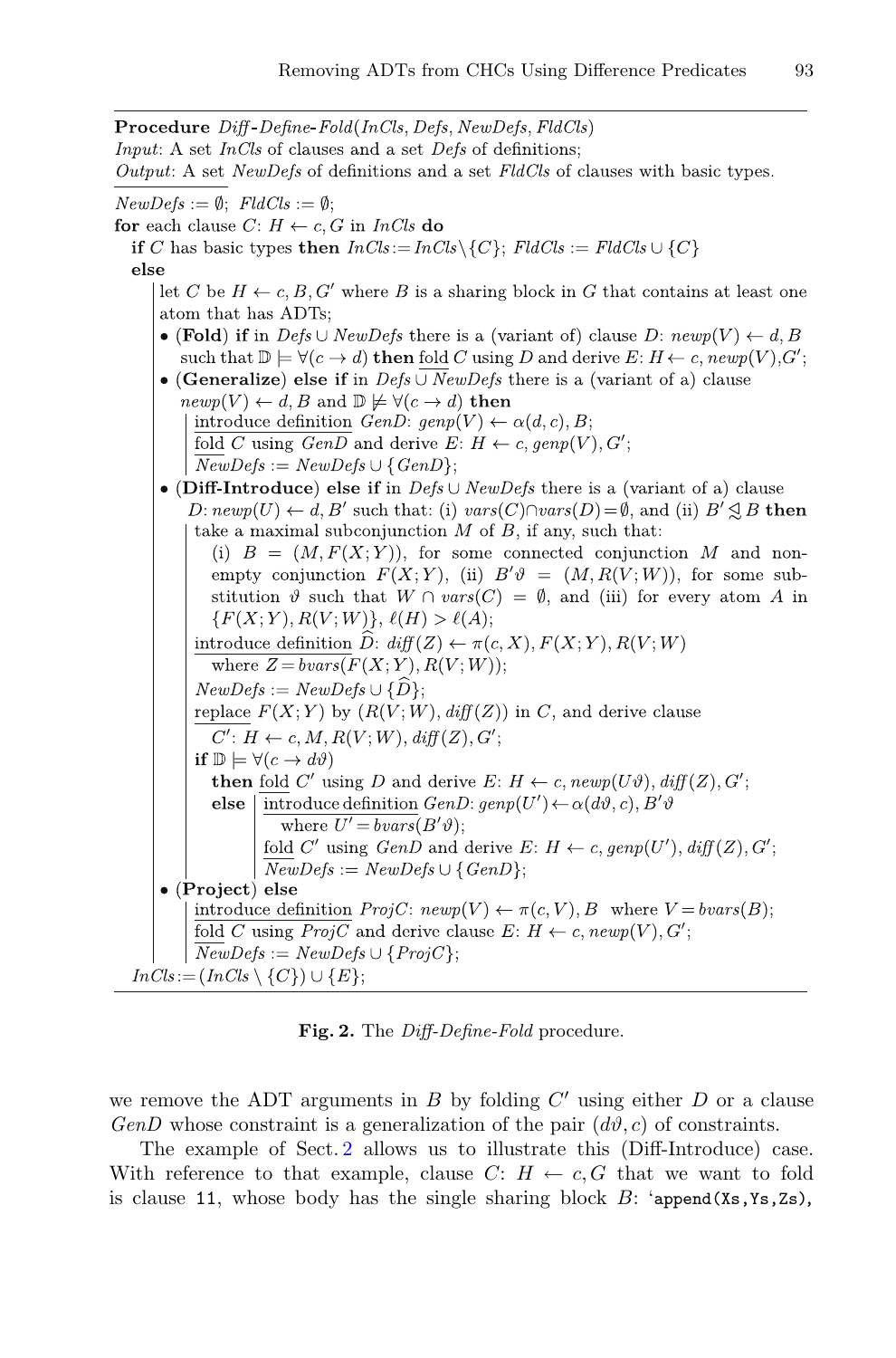rev(Zs,Rs), len(Xs,N0), len(Ys,N1), append(Rs, [X],R1s), len(R1s,N21)'. Block B partially matches the body 'append(Xs,Ys,Zs), rev(Zs,Rs), len(Xs,N0), len  $(Y_s, M1)$ , len $(Rs, M2)'$  $(Rs, M2)'$  $(Rs, M2)'$  of clause 8 of Sect. 2 which plays the role of definition  $D: newp(U) \leftarrow d, B'$  in this example. Indeed, we have that:

 $M=$  (append(Xs,Ys,Zs), rev(Zs,Rs), len(Xs,N0), len(Ys,N1)),

 $F(X; Y) =$ (append(Rs,[X],R1s), len(R1s,N21)), where  $X =$ (Rs,X),  $Y =$ (R1s,N21),  $R(V;W) = \text{len}(Rs,N2)$ , where  $V = (Rs), Y = (N2)$ .

In this example,  $\vartheta$  is the identity substitution. Morevover, the condition on the level mapping  $\ell$  required in the *Diff-Define-Fold* Procedure of Fig. [2](#page-10-0) can be fulfilled by stipulating that  $\ell$ (new1)  $>\ell$ (append) and  $\ell$ (new1)  $>\ell$ (1en). Thus, the definition  $\widehat{D}$  to be introduced is:

#### 12. diff(N2,X,N21) :- append(Rs,[X],R1s), len(R1s,N21), len(Rs,N2).

Indeed, we have that: (i) the projection  $\pi(c, X)$  is  $\pi(N01=N0+1, (Rs, X))$ , that is, the empty conjunction, (ii)  $F(X; Y)$ ,  $R(V; W)$  is the body of clause 12, and (iii) the head variables N<sub>2</sub>, x, and N<sub>21</sub> are the integer variables in that body. Then, by applying Rule R7, we replace in clause 11 the conjunction 'append  $(\mathbb{R}s, [\mathbf{X}], \mathbb{R} \cdot \mathbb{R})$ ,  $len(R1s,N21)'$  by the new conjunction 'len(Rs,N2), diff(N2,X,N21)', hence deriving clause C , which is clause 13 of Sect. [2.](#page-2-0) Finally, by folding clause 13 using clause 8, we derive clause 14 of Sect. [2,](#page-2-0) which has no list arguments.

• (**Project**)**.** If none of the previous three cases apply, then we introduce a new definition  $ProjC: newp(V) \leftarrow \pi(c, V), B$ , where  $V = \text{bvars}(B)$ . Then, we remove the ADT arguments occurring in B by folding C using *ProjC* .

The *Diff* -*Define*-*Fold* procedure may introduce new definitions with ADTs in their bodies, which are added to *NewDefs* and processed by the *Unfold* procedure. In order to present this procedure, we need the following notions.

The application of Rule R2 is controlled by marking some atoms in the body of a clause as *unfoldable*. If we unfold w.r.t. atom A clause C:  $H \leftarrow c, L, A, R$ the marking of the clauses in  $\text{Unf}(C, A, Ds)$  is handled as follows: the atoms derived from A are not marked as unfoldable and each atom  $A''$  inherited from an atom  $A'$  in the body of C is marked as unfoldable iff  $A'$  is marked as unfoldable.

An atom  $A(X; Y)$  in a conjunction  $F(V; Z)$  of atoms is said to be a *source atom* if  $X \subseteq V$ . Thus, a source atom corresponds to an innermost function call in a given functional expression. For instance, in clause 1 of Sect. [2,](#page-2-0) the source atoms are append(Xs,Ys,Zs), len(Xs,N0), and len(Ys,N1). Indeed, the body of clause 1 corresponds to len(rev(append xs ys))  $\neq$  (len xs)+(len ys).

An atom  $A(X;Y)$  in the body of clause  $C: H \leftarrow c, L, A(X;Y), R$  is a *headinstance* w.r.t. a set *Ds* of clauses if, for every clause  $K \leftarrow d$ , B in *Ds* such that: (1) there exists a most general unifier  $\vartheta$  of  $A(X; Y)$  and K, and (2) the constraint  $(c, d)$  is satisfiable, we have that  $X\vartheta = X$ . Thus, the input variables of  $A(X; Y)$ are not instantiated by unification. For instance, the atom append([X|Xs],Ys,Zs) is a head-instance, while append(Xs,Ys,Zs) is not.

In a set *Cls* of clauses, predicate p *immediately depends on* predicate q, if in *Cls* there is a clause of the form  $p(\ldots) \leftarrow \ldots, q(\ldots), \ldots$  The *depends on* relation is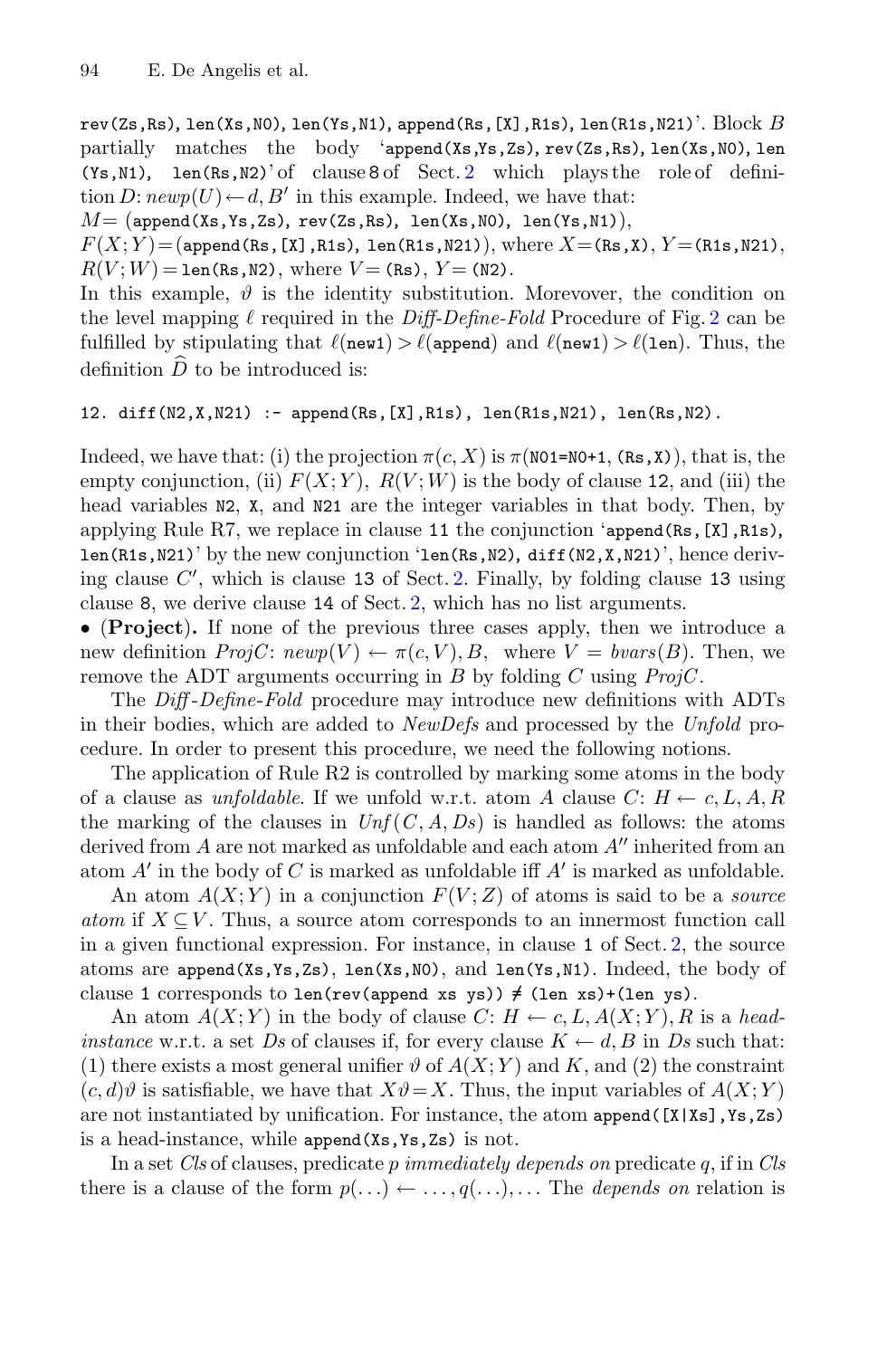the transitive closure of the *immediately depends on* relation. Let  $\prec$  be a wellfounded ordering on tuples of terms such that, for all terms  $t, u$ , if  $t \prec u$ , then, for all substitutions  $\vartheta$ ,  $t\vartheta \prec u\vartheta$ . A predicate p is *descending* w.r.t.  $\prec$  if, for all clauses,  $p(t; u) \leftarrow c$ ,  $p_1(t_1; u_1), \ldots, p_n(t_n; u_n)$ , for  $i = 1, \ldots, n$ , if  $p_i$  depends on p then  $t_i \prec t$ . An atom is descending if its predicate is descending. The well-founded ordering ≺ we use in our implementation is based on the *subterm* relation and is defined as follows:  $(x_1, \ldots, x_k) \prec (y_1, \ldots, y_m)$  if every  $x_i$  is a subterm of some  $y_j$  and there exists  $x_i$  which is a strict subterm of some  $y_j$ . For instance, the predicates append, rev, and len in the example of Sect. [2](#page-2-0) are all descending.

**P** *Procedure Unfold* (see Fig. [3\)](#page-12-0) repeatedly applies Rule R2 in two phases. In Phase 1, the procedure unfolds the clauses in *NewDefs* w.r.t. at least one source atom. Then, in Phase 2, clauses are unfolded w.r.t. head-instance atoms. Unfolding is repeated only w.r.t descending atoms. The termination of the *Unfold* procedure is ensured by the fact that the unfolding w.r.t. a non-descending atom is done at most once in each phase.

**Procedure** Unfold(NewDefs, Ds, UnfCls)

*Input:* A set *NewDefs* of definitions and a set  $Ds$  of definite clauses;

*Output:* A set *UnfCls* of clauses.

 $UnfCls := NewDefs$ ; Mark as unfoldable a nonempty set of source atoms in the body of each clause of  $UnfCls$ ;

- while there exists a clause C:  $H \leftarrow c, L, A, R$  in UnfCls, for some conjunctions L and  $R$ , such that  $A$  is an unfoldable atom  $\bf{do}$ 

 $UnfCls := (UnfCls - \{C\}) \cup Unf(C, A, Ds);$ 

- Mark as unfoldable all atoms in the body of each clause in  $UnfCls$ ;
- while there exists a clause C:  $H \leftarrow c, L, A, R$  in UnfCls, for some conjunctions L and R, such that A is a head-instance atom w.r.t. Ds and A is either unfoldable or descending do

 $UnfCls := (UnfCls - \{C\}) \cup Unf(C, A, Ds);$ 

<span id="page-12-0"></span>**Fig. 3.** The Unfold procedure.

**Procedure Replace simplifies some clauses by applying Rules R5 and R6 as long** as possible. *Replace* terminates because each application of either rule decreases the number of atoms.

Thus, each execution of the *Diff-Define-Fold*, *Unfold*, and *Replace* procedures terminates. However, Algorithm  $R$  might not terminate because new predicates may be introduced by *Diff-Define-Fold* at each iteration of the **while**-**do** of R. Soundness of  $R$  follows from soundness of the transformation rules [\[13\]](#page-17-6).

**Theorem 2 (Soundness of Algorithm** R**).** *Suppose that Algorithm* R *terminates for an input set Cls of clauses, and let TransfCls be the output set of clauses. Then, every clause in TransfCls has basic types, and if TransfCls is satisfiable, then Cls is satisfiable.*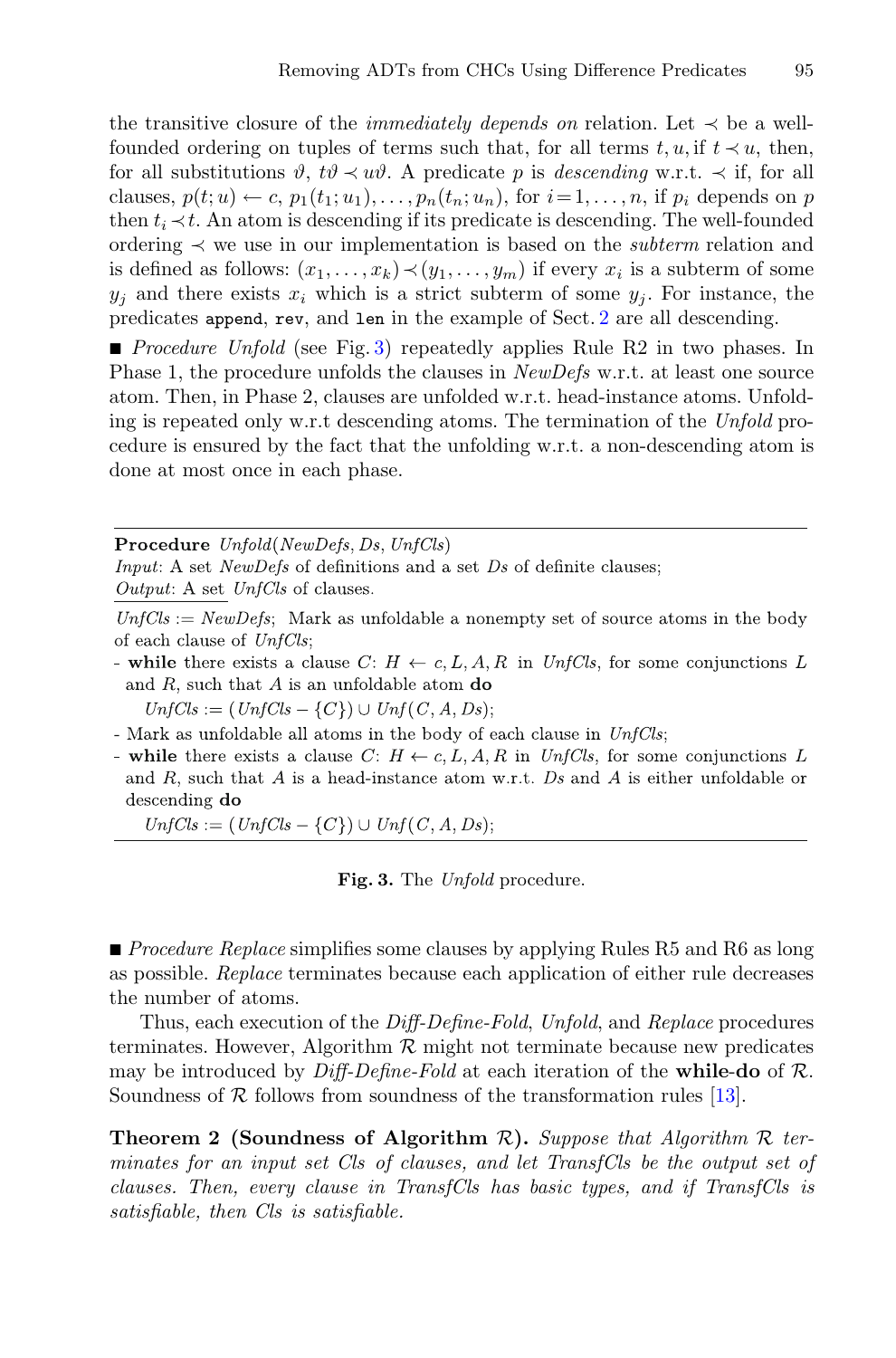Algorithm  $\mathcal R$  is not complete, in the sense that, even if *Cls* is a satisfiable set of input clauses, then  $\mathcal R$  may not terminate or, due to the use of Rule R7, it may terminate with an output set *TransfCls* of unsatisfiable clauses, thereby generating a false positive (see Example [1](#page-8-2) in Sect. [4\)](#page-6-0). However, due to well-known undecidability results for the satisfiability problem of CHCs, this limitation cannot be overcome, unless we restrict the class of clauses we consider. The study of such restricted classes of clauses is beyond the scope of the present paper and, instead, in the next section, we evaluate the effectiveness of Algorithm  $\mathcal R$  from an experimental viewpoint.

## <span id="page-13-0"></span>**6 Experimental Evaluation**

In this section we present the results of some experiments we have performed for assessing the effectiveness of our transformation-based CHC solving technique. We compare our technique with the one proposed by Reynolds and Kuncak [\[38\]](#page-19-0), which extends the SMT solver CHC4 with inductive reasoning.

*Implementation*. We have developed the ADTREM tool for ADT removal, which is based on an implementation of Algorithm  $\mathcal R$  in the VeriMAP system [\[8\]](#page-17-8).

*Benchmark Suite and Experiments.* Our benchmark suite consists of 169 verification problems over inductively defined data structures, such as lists, queues, heaps, and trees, which have been adapted from the benchmark suite considered by Reynolds and Kuncak [\[38](#page-19-0)]. These problems come from benchmarks used by various theorem provers: (i) 53 problems come from CLAM [\[23\]](#page-18-10), (ii) 11 from HipSpec  $[6]$ , (iii) 63 from IsaPlanner [\[15,](#page-17-10)[25\]](#page-18-11), and (iv) 42 from Leon [\[41\]](#page-19-6). We have performed the following experiments, whose results are summarized in Table [1](#page-14-0)? (1) We have considered Reynolds and Kuncak's **dtt** encoding of the verification problems, where natural numbers are represented using the built-in SMT type *Int*, and we have discarded: (i) problems that do not use ADTs, and (ii) problems that cannot be directly represented in Horn clause format. Since ADTREM does not support higher order functions, nor user-provided lemmas, in order to make a comparison between the two approaches on a level playing field, we have replaced higher order functions by suitable first order instances and we have removed all auxiliary lemmas from the input verification problems. We have also replaced the basic functions recursively defined over natural numbers, such as the *plus* and *less-or-equal* functions, by LIA constraints.

(2) Then, we have translated each verification problem into a set, call it  $P$ , of CHCs in the Prolog-like syntax supported by ADTREM by using a modified version of the SMT-LIB parser of the ProB system [\[32\]](#page-18-12). We have run Eldarica and  $Z3<sup>3</sup>$ [,](#page-13-2) which use no induction-based mechanism for handling ADTs, to check the satisfiability of P. Rows 'Eldarica' and 'Z3' show the number of solved problems, that is, problems whose CHC encoding has been proved satisfiable.

<span id="page-13-1"></span><sup>&</sup>lt;sup>2</sup> The tool and the benchmarks are available at [https://fmlab.unich.it/adtrem/.](https://fmlab.unich.it/adtrem/)

<span id="page-13-2"></span><sup>&</sup>lt;sup>3</sup> More specifically, Eldarica v2.0.1 and Z3 v4.8.0 with the Spacer engine [\[28](#page-18-13)].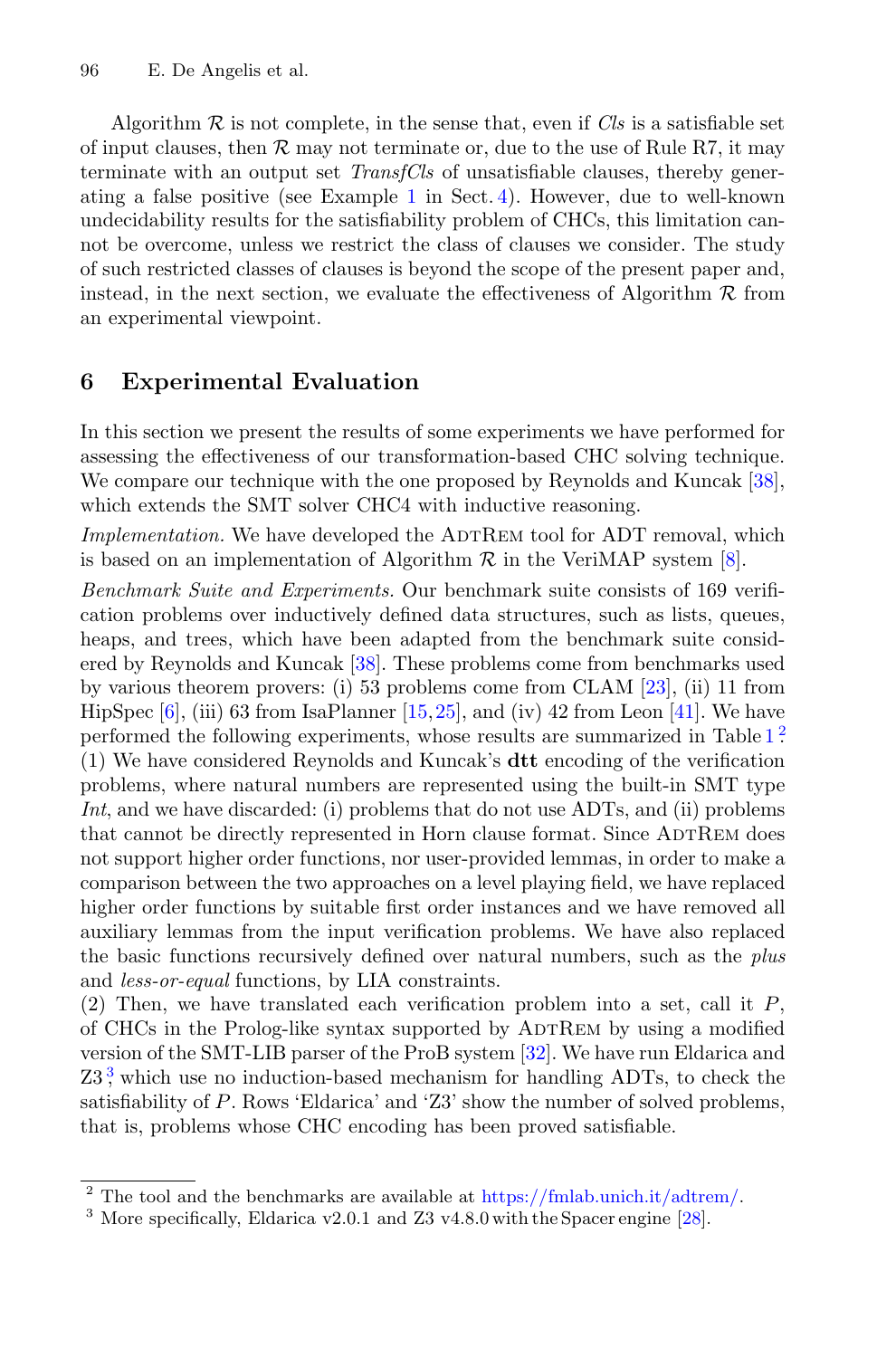(3) We have run algorithm  $\mathcal R$  on P to produce a set T of CHCs without ADTs. Row ' $\mathcal{R}$ ' reports the number of problems for which Algorithm  $\mathcal{R}$  terminates.

 $(4)$  We have converted T into the SMT-LIB format, and then we have run Eldarica and Z3 for checking its satisfiability. Rows 'Eldarica  $_{\text{noADT}}$ ' and 'Z3 $_{\text{noADT}}$ ' report outside round parentheses the number of solved problems. There was only one false positive (that is, a satisfiable set  $P$  of clauses transformed into an unsatisfiable set  $T$ ), which we have classified as an unsolved problem.

(5) In order to assess the improvements due to the use of the differential replacement rule we have applied to P a modified version, call it  $\mathcal{R}^{\circ}$ , of the ADT removal algorithm R that *does not* introduce difference predicates, that is, the *Diff-Introduce* case of the *Diff-Define-Fold* Procedure of Fig. [2](#page-10-0) is never executed. The number of problems for which  $\mathcal{R}^{\circ}$  terminates and the number of solved problems using Eldarica and Z3 are shown within round parentheses in rows  $\mathcal{R}'$ , 'Eldarica <sub>noADT</sub>', and 'Z3<sub>noADT</sub>', respectively.

(6) Finally, we have run the **cvc4+ig** configuration of the CVC4 solver extended with inductive reasoning  $[38]$  on the 169 problems in SMT-LIB format obtained at Step (1). Row 'CVC4+Ind' reports the number of solved problems.

<span id="page-14-0"></span>**Table 1.** Experimental results. For each problem we have set a timeout limit of 300 seconds. Experiments have been performed on an Intel Xeon CPU E5-2640 2.00 GHz with 64GB RAM under CentOS.

|                           | CLAM      |                | HipSpec   IsaPlanner | Leon      | Total      |
|---------------------------|-----------|----------------|----------------------|-----------|------------|
| Number of problems        | 53        | 11             | 63                   | 42        | 169        |
| Eldarica                  | 0         | $\overline{2}$ | $\overline{4}$       | 9         | 15         |
| Z3                        | 6         | $\Omega$       | $\overline{2}$       | 10        | 18         |
| $\mathcal R$              | (18)36    | $(2)$ 4        | (56) 59              | (18)30    | $(94)$ 129 |
| Eldarica <sub>noADT</sub> | $(18)$ 32 | $(2)$ 4        | (56) 57              | (18) 29   | $(94)$ 122 |
| $Z3_{\text{noADT}}$       | (18)29    | $(2)$ 3        | (55) 56              | $(18)$ 26 | $(93)$ 114 |
| $CVC4+Ind$                | 17        | 5              | 37                   | 15        | 74         |

*Evaluation of Results.* The results of our experiments show that ADT removal considerably increases the effectiveness of CHC solvers without inductive reasoning support. For instance, Eldarica is able to solve 15 problems out of 169, while it solves 122 problems after the removal of ADTs. When using Z3, the improvement is slightly lower, but still very considerable. Note also that, when the ADT removal terminates (129 problems out of 169), the solvers are very effective (95% successful verifications for Eldarica). The improvements specifically due to the use of the difference replacement rule are demonstrated by the increase of the number of problems for which the ADT removal algorithm terminates (from 94 to 129), and of the number of problems solved (from 94 to 122, for Eldarica).

ADTREM compares favorably to CVC4 extended with induction (compare) rows 'Eldarica<sub>noADT</sub>' and 'Z3<sub>noADT</sub>' to row 'CVC4+Ind'). Interestingly, the effectiveness of CVC4 may be increased if one extends the problem formalization with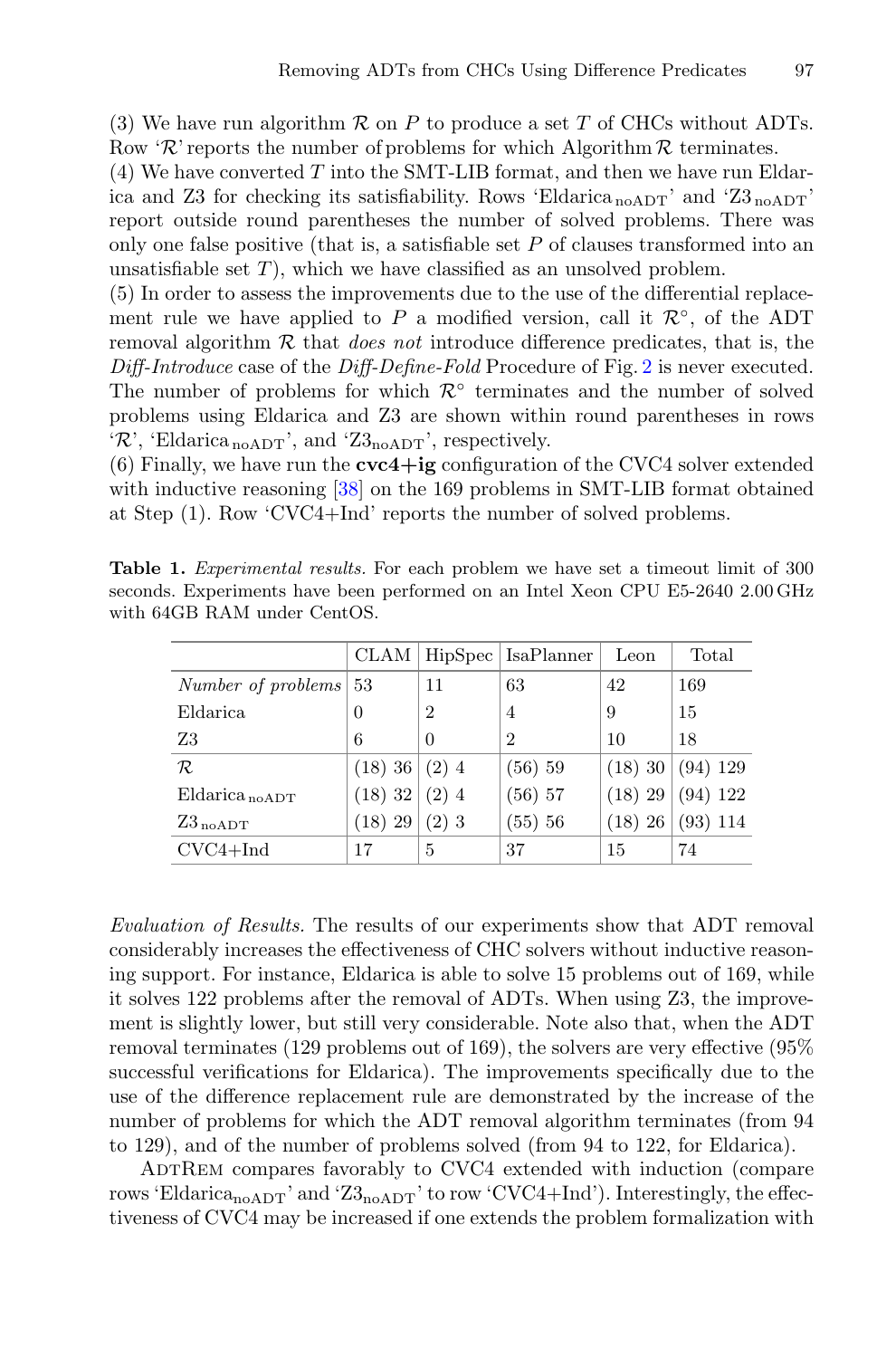extra lemmas which may be used for proving the main conjecture. Indeed, CVC4 solves 100 problems when auxiliary lemmas are added, and 134 problems when, in addition, it runs on the **dti** encoding, where natural numbers are represented using both the built-in type *Int* and the ADT definition with the zero and successor constructors. Our results show that in most cases ADTREM needs neither those extra axioms nor that sophisticated encoding.

Finally, in Table [2](#page-15-1) we report some problems solved by  $ADTREM$  with Eldarica that are not solved by CVC4 with induction (using any encoding and auxiliary lemmas), or vice versa. For details, see <https://fmlab.unich.it/adtrem/>.

<span id="page-15-1"></span>

| <i>Problem</i>                | Property proved by ADTREM and not by CVC4                            |  |
|-------------------------------|----------------------------------------------------------------------|--|
| CLAM goal <sub>6</sub>        | $\forall x, y. \ len(rev(append(x, y))) = len(x) + len(y)$           |  |
| $CLAM$ goal49                 | $\forall x. \, mem(x, sort(y)) \Rightarrow mem(x, y)$                |  |
| IsaPlanner goal52             | $\forall n, l. \text{ count}(n, l) = \text{count}(n, \text{rev}(l))$ |  |
| IsaPlanner goal <sub>80</sub> | $\forall l. sorted(sort(l))$                                         |  |
| Leon heap-goal13              | $\forall x, l. len(qheapsorta(x, l)) = hsize(x) + len(l)$            |  |
| <i>Problem</i>                | Property proved by CVC4 and not by ADTREM                            |  |
| CLAM goal18                   | $\forall x, y. \text{rev}(append(rev(x), y)) = append(rev(y), x)$    |  |
| HipSpec rev-equiv-goal4       | $\forall x, y.$ qreva $(qreva(x, y), nil) = qreva(y, x)$             |  |
| HipSpec rev-equiv-goal6       | $\forall x, y.$ append(qreva(x, y), z) = qreva(x, append(y, z))      |  |

**Table 2.** A comparison between ADTREM with Eldarica and CVC4 with induction.

## <span id="page-15-0"></span>**7 Related Work and Conclusions**

Inductive reasoning is supported, with different degrees of human intervention, by many theorem provers, such as ACL2 [\[27\]](#page-18-14), CLAM [\[23\]](#page-18-10), Isabelle [\[34](#page-19-7)], Hip-Spec  $[6]$ , Zeno  $[40]$  $[40]$ , and PVS  $[35]$  $[35]$ . The combination of inductive reasoning and SMT solving techniques has been exploited by many tools for program verification [\[30,](#page-18-15)[36](#page-19-10)[,38](#page-19-0),[41,](#page-19-6)[43,](#page-19-1)[44](#page-19-2)].

Leino [\[30\]](#page-18-15) integrates inductive reasoning into the Dafny program verifier by implementing a simple strategy that rewrites user-defined properties that may benefit from induction into proof obligation to be discharged by Z3. The advantage of this technique is that it fully decouples inductive reasoning from SMT solving. Hence, no extensions to the SMT solver are required.

In order to extend CVC4 with induction, Reynolds and Kuncak [\[38](#page-19-0)] also consider the rewriting of formulas that may take advantage from inductive reasoning, but this is done dynamically, during the proof search. This approach allows CVC4 to perform the rewritings lazily, whenever new formulas are generated during the proof search, and to use the partially solved conjecture, to generate lemmas that may help in the proof of the initial conjecture.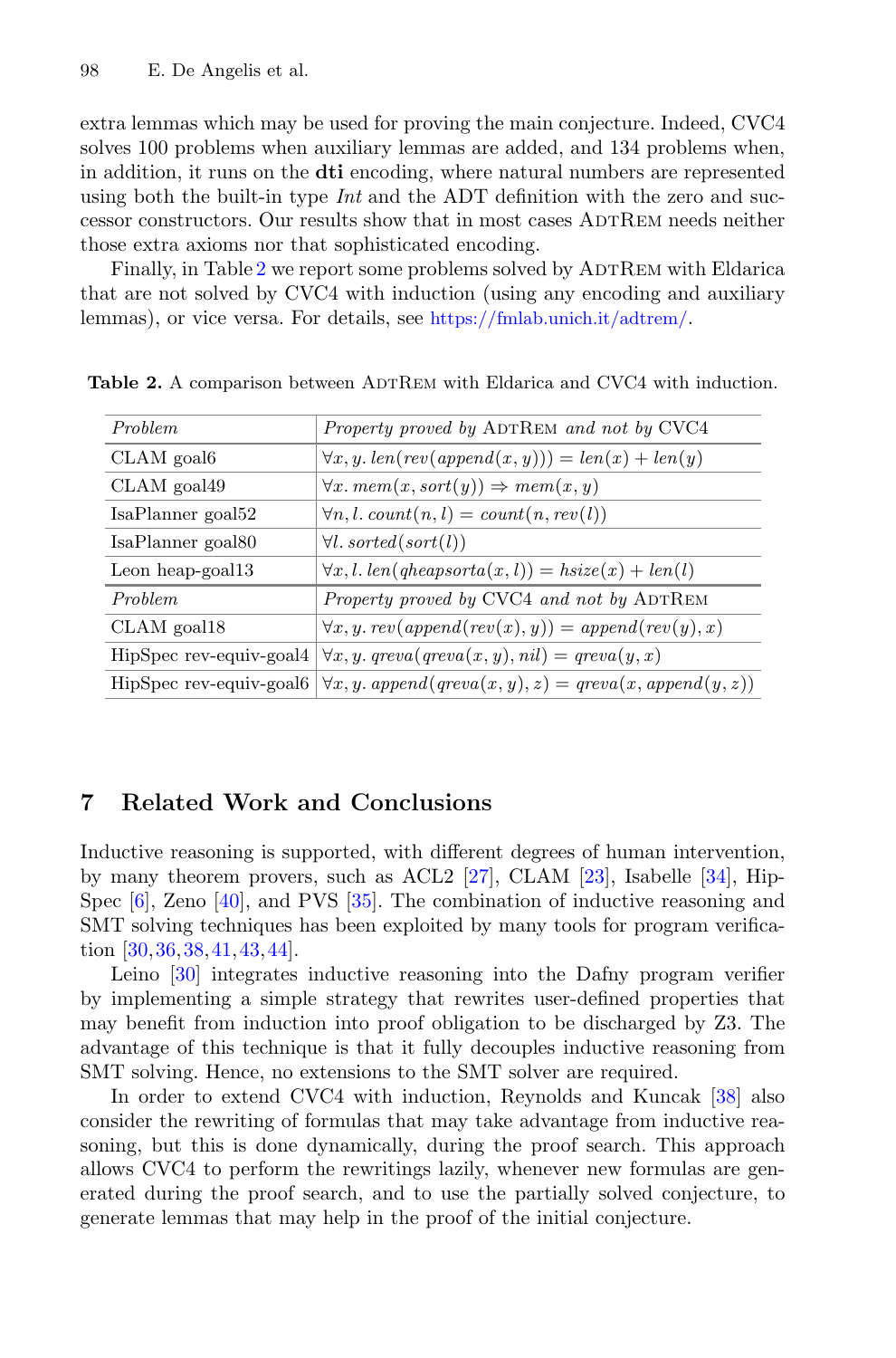The issue of generating suitable lemmas during inductive proofs has been also addressed by Yang et al.  $[44]$  and implemented in ADTIND. In order to conjecture new lemmas, their algorithm makes use of a syntax-guided synthesis strategy driven by a grammar, which is dynamically generated from user-provided templates and the function and predicate symbols encountered during the proof search. The derived lemma conjectures are then checked by the SMT solver Z3.

In order to take full advantage of the efficiency of SMT solvers in checking satisfiability of quantifier-free formulas over LIA, ADTs, and finite sets, the Leon verification system [\[41](#page-19-6)] implements an SMT-based solving algorithm to check the satisfiability of formulas involving recursively defined first-order functions. The algorithm interleaves the unrolling of recursive functions and the SMT solving of the formulas generated by the unrolling. Leon can be used to prove properties of Scala programs with ADTs and integrates with the Scala compiler and the SMT solver Z3. A refined version of that algorithm, restricted to *catamorphisms*, has been implemented into a solver-agnostic tool, called RADA [\[36](#page-19-10)].

In the context of CHCs, Unno et al. [\[43](#page-19-1)] have proposed a proof system that combines inductive theorem proving with SMT solving. This approach uses Z3- PDR [\[21](#page-18-16)] to discharge proof obligations generated by the proof system, and has been applied to prove relational properties of OCaml programs.

The distinctive feature of the technique presented in this paper is that it does not make use of any explicit inductive reasoning, but it follows a transformational approach. First, the problem of verifying the validity of a universally quantified formula over ADTs is reduced to the problem of checking the satisfiability of a set of CHCs. Then, this set of CHCs is transformed with the aim of deriving a set of CHCs over basic types (i.e., integers) only, whose satisfiability implies the satisfiability of the original set. In this way, the reasoning on ADTs is separated from the reasoning on satisfiability, which can be performed by specialized engines for CHCs on basic types (e.g. Eldarica [\[22\]](#page-18-0) and Z3-Spacer [\[29\]](#page-18-3)). Some of the ideas presented here have been explored in  $[11,12]$  $[11,12]$  $[11,12]$ , but there neither formal results nor an automated strategy were presented.

A key success factor of our technique is the introduction of difference predicates, which can be viewed as the transformational counterpart of lemma generation. Indeed, as shown in Sect. [6,](#page-13-0) the use of difference predicates greatly increases the power of CHC solving with respect to previous techniques based on the transformational approach, which do not use difference predicates [\[10](#page-17-4)].

As future work, we plan to apply our transformation-based verification technique to more complex program properties, such as relational properties [\[9\]](#page-17-13).

#### **References**

- <span id="page-16-1"></span>1. Gopalakrishnan, G., Qadeer, S. (eds.): CAV 2011. LNCS, vol. 6806. Springer, Heidelberg (2011). <https://doi.org/10.1007/978-3-642-22110-1>
- <span id="page-16-0"></span>2. Barrett, C., Tinelli, C.: Satisfiability modulo theories. In: Clarke, E., Henzinger, T., Veith, H., Bloem, R. (eds.) Handbook of Model Checking, pp. 305–343. Springer, Cham (2018). [https://doi.org/10.1007/978-3-319-10575-8](https://doi.org/10.1007/978-3-319-10575-8_11) 11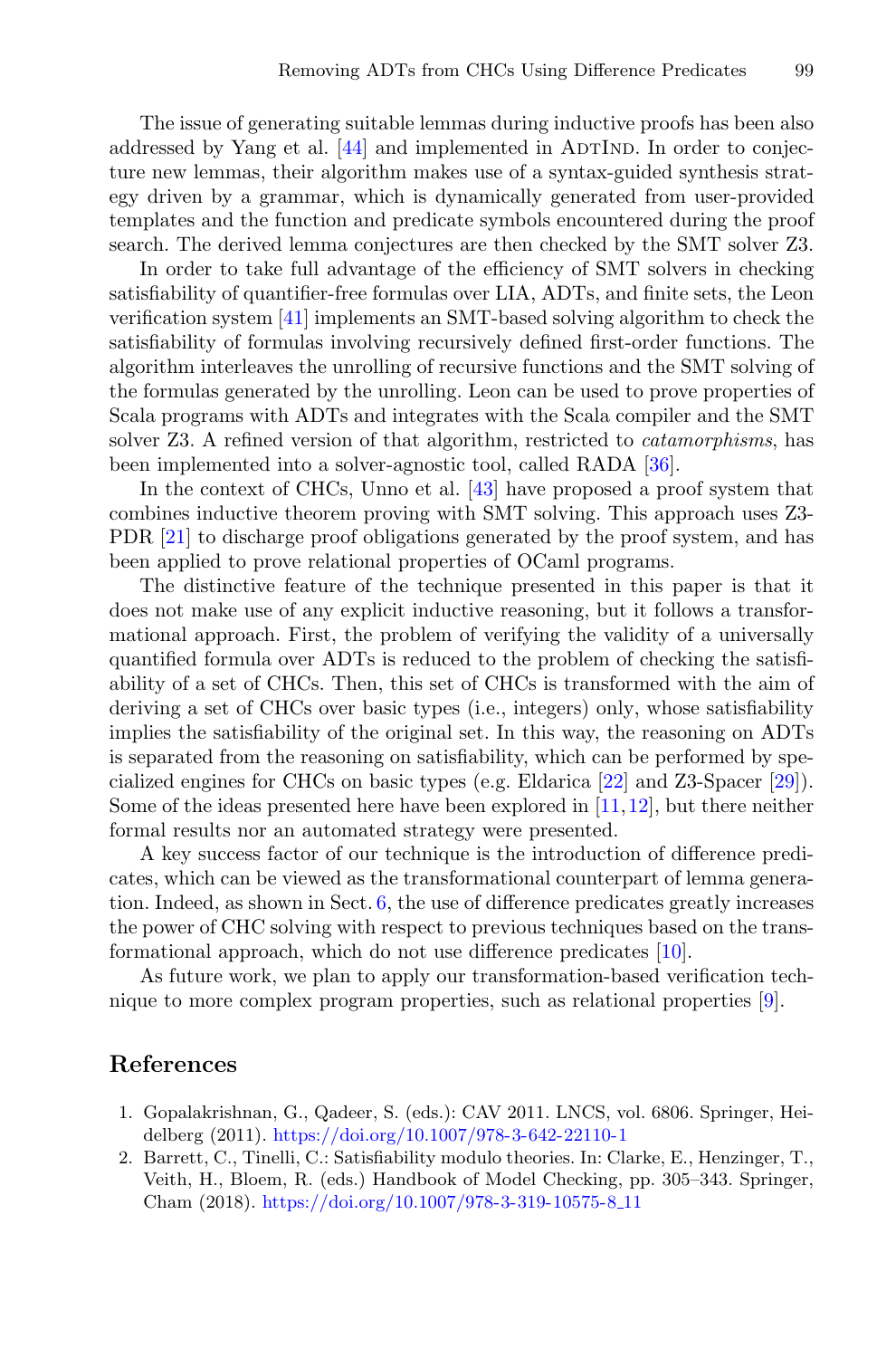- <span id="page-17-0"></span>3. Bjørner, N., Gurfinkel, A., McMillan, K., Rybalchenko, A.: Horn Clause Solvers for Program Verification. In: Beklemishev, L.D., Blass, A., Dershowitz, N., Finkbeiner, B., Schulte, W. (eds.) Fields of Logic and Computation II. LNCS, vol. 9300, pp. 24–51. Springer, Cham (2015). [https://doi.org/10.1007/978-3-319-23534-9](https://doi.org/10.1007/978-3-319-23534-9_2) 2
- <span id="page-17-3"></span>4. Bundy, A.: The automation of proof by mathematical induction. In: Robinson, A., Voronkov, A. (eds.) Handbook of Automated Reasoning, vol. I, pp. 845–911. North Holland (2001)
- <span id="page-17-1"></span>5. Cimatti, A., Griggio, A., Schaafsma, B.J., Sebastiani, R.: The MathSAT5 SMT solver. In: Piterman, N., Smolka, S.A. (eds.) TACAS 2013. LNCS, vol. 7795, pp. 93–107. Springer, Heidelberg (2013). [https://doi.org/10.1007/978-3-642-36742-7](https://doi.org/10.1007/978-3-642-36742-7_7) 7
- <span id="page-17-9"></span>6. Claessen, K., Johansson, M., Rosén, D., Smallbone, N.: Automating inductive proofs using theory exploration. In: Bonacina, M.P. (ed.) CADE 2013. LNCS (LNAI), vol. 7898, pp. 392–406. Springer, Heidelberg (2013). [https://doi.org/10.](https://doi.org/10.1007/978-3-642-38574-2_27) [1007/978-3-642-38574-2](https://doi.org/10.1007/978-3-642-38574-2_27) 27
- <span id="page-17-7"></span>7. Cousot, P., Halbwachs, N.: Automatic discovery of linear restraints among variables of a program. In: Proceedings of the Fifth ACM Symposium on Principles of Programming Languages, POPL 1978, pp. 84–96. ACM (1978)
- <span id="page-17-8"></span>8. De Angelis, E., Fioravanti, F., Pettorossi, A., Proietti, M.: VeriMAP: a tool for verifying programs through transformations. In: Ábrahám, E., Havelund, K. (eds.) TACAS 2014. LNCS, vol. 8413, pp. 568–574. Springer, Heidelberg (2014). [https://](https://doi.org/10.1007/978-3-642-54862-8_47) [doi.org/10.1007/978-3-642-54862-8](https://doi.org/10.1007/978-3-642-54862-8_47) 47. <http://www.map.uniroma2.it/VeriMAP>
- <span id="page-17-13"></span>9. De Angelis, E., Fioravanti, F., Pettorossi, A., Proietti, M.: Relational verification through Horn clause transformation. In: Rival, X. (ed.) SAS 2016. LNCS, vol. 9837, pp. 147–169. Springer, Heidelberg (2016). [https://doi.org/10.1007/978-3-](https://doi.org/10.1007/978-3-662-53413-7_8) [662-53413-7](https://doi.org/10.1007/978-3-662-53413-7_8) 8
- <span id="page-17-4"></span>10. De Angelis, E., Fioravanti, F., Pettorossi, A., Proietti, M.: Solving Horn clauses on inductive data types without induction. Theor. Pract. Logic Program. **18**(3–4), 452–469 (2018). Special Issue on ICLP 2018
- <span id="page-17-11"></span>11. De Angelis, E., Fioravanti, F., Pettorossi, A., Proietti, M.: Lemma generation for Horn clause satisfiability: a preliminary study. In: Lisitsa, A., Nemytykh, A.P. (eds.) Proceedings Seventh International Workshop on Verification and Program Transformation, VPT@Programming 2019, EPTCS, Genova, Italy, 2nd April 2019, vol. 299, pp. 4–18 (2019)
- <span id="page-17-12"></span>12. De Angelis, E., Fioravanti, F., Pettorossi, A., Proietti, M.: Proving properties of sorting programs: a case study in Horn clause verification. In: De Angelis, E., Fedyukovich, G., Tzevelekos, N., Ulbrich, M. (eds.) Proceedings of the Sixth Workshop on Horn Clauses for Verification and Synthesis and Third Workshop on Program Equivalence and Relational Reasoning, HCVS/PERR@ETAPS 2019, EPTCS, Prague, Czech Republic, 6–7 April 2019, vol. 296, pp. 48–75 (2019)
- <span id="page-17-6"></span>13. De Angelis, E., Fioravanti, F., Pettorossi, A., Proietti, M.: Removing algebraic data types from constrained Horn clauses using difference predicates - Preliminary version. CoRR (2020). <http://arXiv.org/abs/2004.07749>
- <span id="page-17-2"></span>14. de Moura, L., Bjørner, N.: Z3: an efficient SMT solver. In: Ramakrishnan, C.R., Rehof, J. (eds.) TACAS 2008. LNCS, vol. 4963, pp. 337–340. Springer, Heidelberg (2008). [https://doi.org/10.1007/978-3-540-78800-3](https://doi.org/10.1007/978-3-540-78800-3_24) 24
- <span id="page-17-10"></span>15. Dixon, L., Fleuriot, J.: IsaPlanner: a prototype proof planner in Isabelle. In: Baader, F. (ed.) CADE 2003. LNCS (LNAI), vol. 2741, pp. 279–283. Springer, Heidelberg (2003). [https://doi.org/10.1007/978-3-540-45085-6](https://doi.org/10.1007/978-3-540-45085-6_22) 22
- <span id="page-17-5"></span>16. Enderton, H.: A Mathematical Introduction to Logic. Academic Press, Cambridge (1972)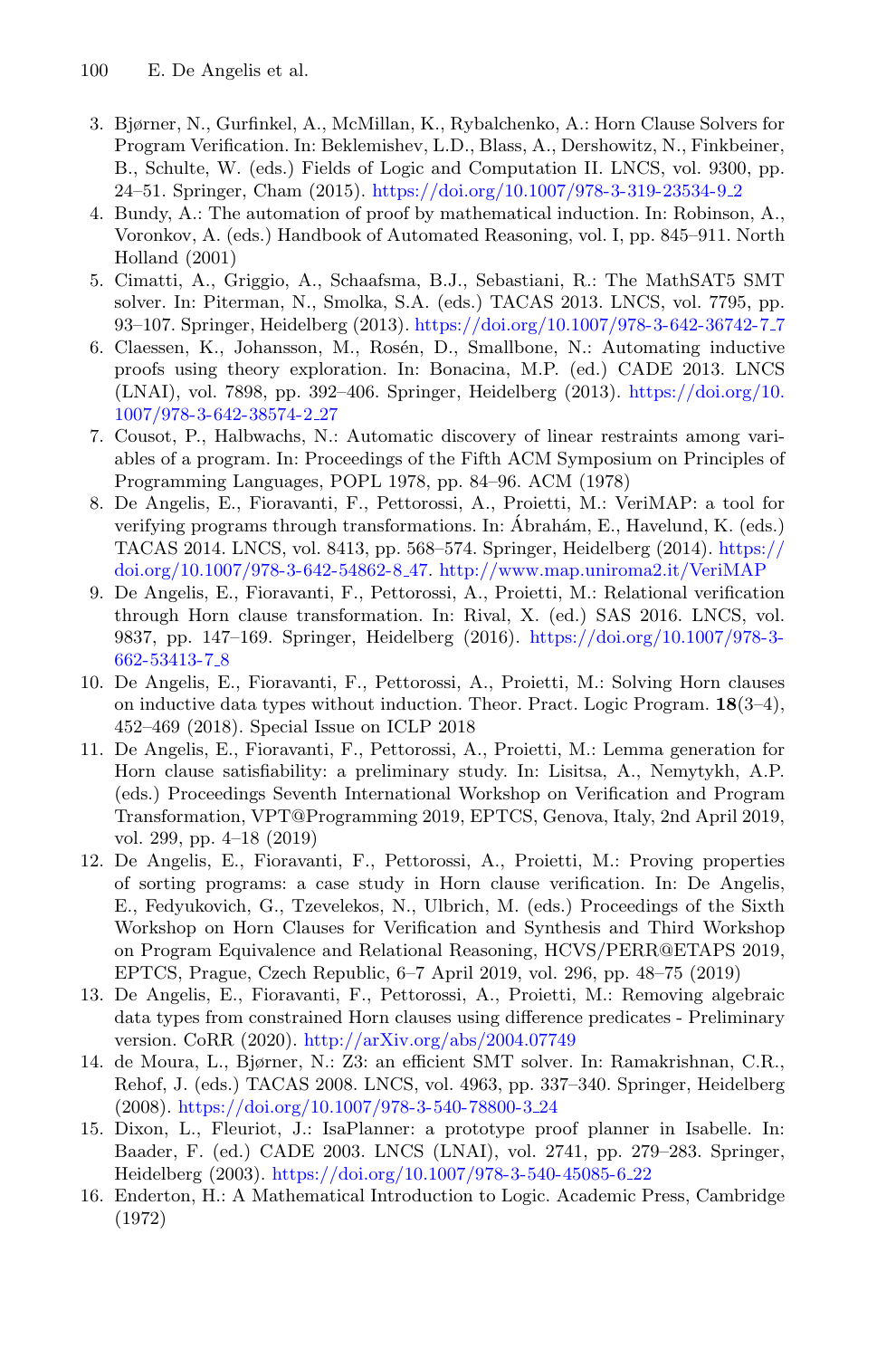- <span id="page-18-4"></span>17. Etalle, S., Gabbrielli, M.: Transformations of CLP modules. Theor. Comput. Sci.
- <span id="page-18-8"></span>**166**, 101–146 (1996) 18. Fioravanti, F., Pettorossi, A., Proietti, M.: Transformation rules for locally stratified constraint logic programs. In: Bruynooghe, M., Lau, K.-K. (eds.) Program Development in Computational Logic. LNCS, vol. 3049, pp. 291–339. Springer, Heidelberg (2004). [https://doi.org/10.1007/978-3-540-25951-0](https://doi.org/10.1007/978-3-540-25951-0_10)<sub>-10</sub>
- <span id="page-18-9"></span>19. Fioravanti, F., Pettorossi, A., Proietti, M., Senni, V.: Generalization strategies for the verification of infinite state systems. Theor. Pract. Logic Program. **13**(2), 175–199 (2013). Special Issue on the 25th Annual GULP Conference
- <span id="page-18-1"></span>20. Grebenshchikov, S., Lopes, N.P., Popeea, C., Rybalchenko, A.: Synthesizing software verifiers from proof rules. In: Proceedings of the ACM SIGPLAN Conference on Programming Language Design and Implementation, PLDI 2012, pp. 405–416 (2012)
- <span id="page-18-16"></span>21. Hoder, K., Bjørner, N.: Generalized property directed reachability. In: Cimatti, A., Sebastiani, R. (eds.) SAT 2012. LNCS, vol. 7317, pp. 157–171. Springer, Heidelberg (2012). [https://doi.org/10.1007/978-3-642-31612-8](https://doi.org/10.1007/978-3-642-31612-8_13) 13
- <span id="page-18-0"></span>22. Hojjat, H., Rümmer, P.: The ELDARICA Horn solver. In: Bjørner, N., Gurfinkel, A. (eds.) 2018 Formal Methods in Computer Aided Design, FMCAD 2018, Austin, TX, USA, 30 Oct–2 Nov 2018, pp. 1–7. IEEE (2018)
- <span id="page-18-10"></span>23. Ireland, A., Bundy, A.: Productive use of failure in inductive proof. J. Autom. Reason. **16**(1), 79–111 (1996)
- <span id="page-18-6"></span>24. Jaffar, J., Maher, M.: Constraint logic programming: a survey. J. Logic Program. **19**(20), 503–581 (1994)
- <span id="page-18-11"></span>25. Johansson, M., Dixon, L., Bundy, A.: Case-analysis for rippling and inductive proof. In: Kaufmann, M., Paulson, L.C. (eds.) ITP 2010. LNCS, vol. 6172, pp. 291–306. Springer, Heidelberg (2010). [https://doi.org/10.1007/978-3-642-14052-](https://doi.org/10.1007/978-3-642-14052-5_21) 5 [21](https://doi.org/10.1007/978-3-642-14052-5_21)
- <span id="page-18-2"></span>26. Kafle, B., Gallagher, J.P., Morales, J.F.: Rahft: a tool for verifying Horn clauses using abstract interpretation and finite tree automata. In: Chaudhuri, S., Farzan, A. (eds.) CAV 2016. LNCS, vol. 9779, pp. 261–268. Springer, Cham (2016). [https://](https://doi.org/10.1007/978-3-319-41528-4_14) [doi.org/10.1007/978-3-319-41528-4](https://doi.org/10.1007/978-3-319-41528-4_14) 14
- <span id="page-18-14"></span>27. Kaufmann, M., Manolios, P., Moore, J.S.: Computer-Aided Reasoning: An Approach. Kluwer Academic Publishers, Berlin (2000)
- <span id="page-18-13"></span>28. Komuravelli, A., Gurfinkel, A., Chaki, S.: SMT-based model checking for recursive programs. In: Biere, A., Bloem, R. (eds.) CAV 2014. LNCS, vol. 8559, pp. 17–34. Springer, Cham (2014). [https://doi.org/10.1007/978-3-319-08867-9](https://doi.org/10.1007/978-3-319-08867-9_2) 2
- <span id="page-18-3"></span>29. Komuravelli, A., Gurfinkel, A., Chaki, S., Clarke, E.M.: Automatic abstraction in SMT-based unbounded software model checking. In: Sharygina, N., Veith, H. (eds.) CAV 2013. LNCS, vol. 8044, pp. 846–862. Springer, Heidelberg (2013). [https://doi.](https://doi.org/10.1007/978-3-642-39799-8_59) [org/10.1007/978-3-642-39799-8](https://doi.org/10.1007/978-3-642-39799-8_59) 59
- <span id="page-18-15"></span>30. Leino, K.R.M.: Automating induction with an SMT solver. In: Kuncak, V., Rybalchenko, A. (eds.) VMCAI 2012. LNCS, vol. 7148, pp. 315–331. Springer, Heidelberg (2012). [https://doi.org/10.1007/978-3-642-27940-9](https://doi.org/10.1007/978-3-642-27940-9_21) 21
- <span id="page-18-5"></span>31. Leroy, X., Doligez, D., Frisch, A., Garrigue, J., R´emy, D., Vouillon, J.: The OCaml system, Release 4.06. Documentation and user's manual, Institut National de Recherche en Informatique et en Automatique, France (2017)
- <span id="page-18-12"></span>32. Leuschel, M., Butler, M.: ProB: a model checker for B. In: Araki, K., Gnesi, S., Mandrioli, D. (eds.) FME 2003. LNCS, vol. 2805, pp. 855–874. Springer, Heidelberg (2003). [https://doi.org/10.1007/978-3-540-45236-2](https://doi.org/10.1007/978-3-540-45236-2_46) 46
- <span id="page-18-7"></span>33. Lloyd, J.W.: Foundations of Logic Programming, 2nd edn. Springer, Berlin (1987). <https://doi.org/10.1007/978-3-642-83189-8>